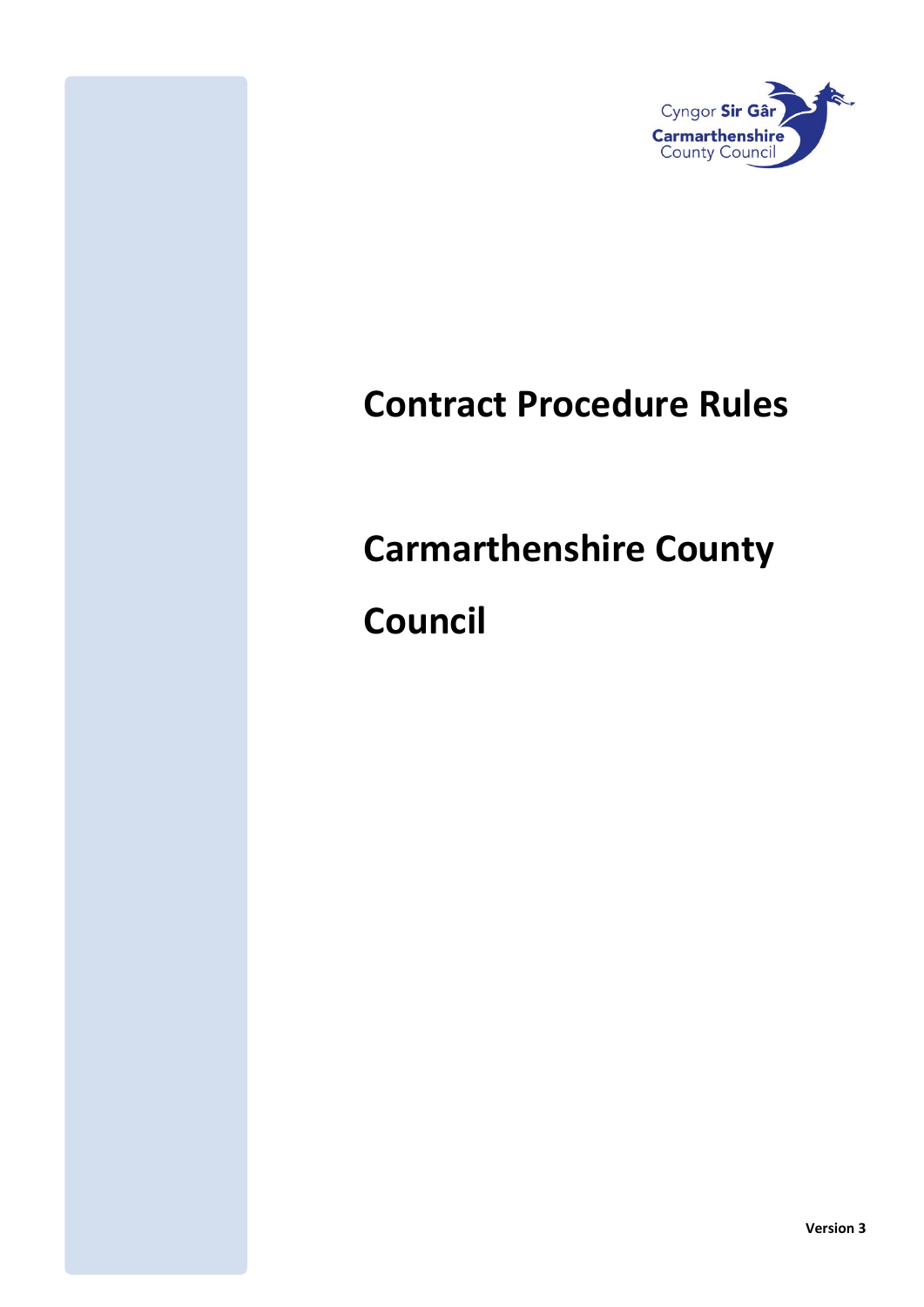## **Contents**

|     |                                          | Page |
|-----|------------------------------------------|------|
| 1.  | <b>Introduction</b>                      | 3    |
| 2.  | <b>Definitions and Interpretation</b>    | 4    |
| 3.  | <b>Openness and Transparency</b>         | 4    |
| 4.  | <b>Lead officer Responsibilities</b>     | 5    |
| 5.  | <b>Collaborative Arrangements</b>        | 8    |
|     | and Frameworks                           |      |
| 6.  | <b>Pre-Procurement Requirements</b>      | 10   |
| 7.  | <b>Thresholds</b>                        | 11   |
| 8.  | <b>Preparation for Quotations</b>        | 14   |
|     | (£25,000-£75,000) and Tenders            |      |
|     | (over £75,000)                           |      |
| 9.  | <b>The Procurement Process</b>           | 16   |
| 10. | <b>Contract Award</b>                    | 19   |
| 11. | <b>Contract Management</b>               | 21   |
| 12. | <b>Exceptions and Waivers to</b>         | 22   |
|     | <b>Requirements of Competition</b>       |      |
| 13. | <b>Review</b>                            | 26   |
| 14. | <b>Appendix 1</b>                        |      |
|     | <b>Definitions &amp; Interpretations</b> | 27   |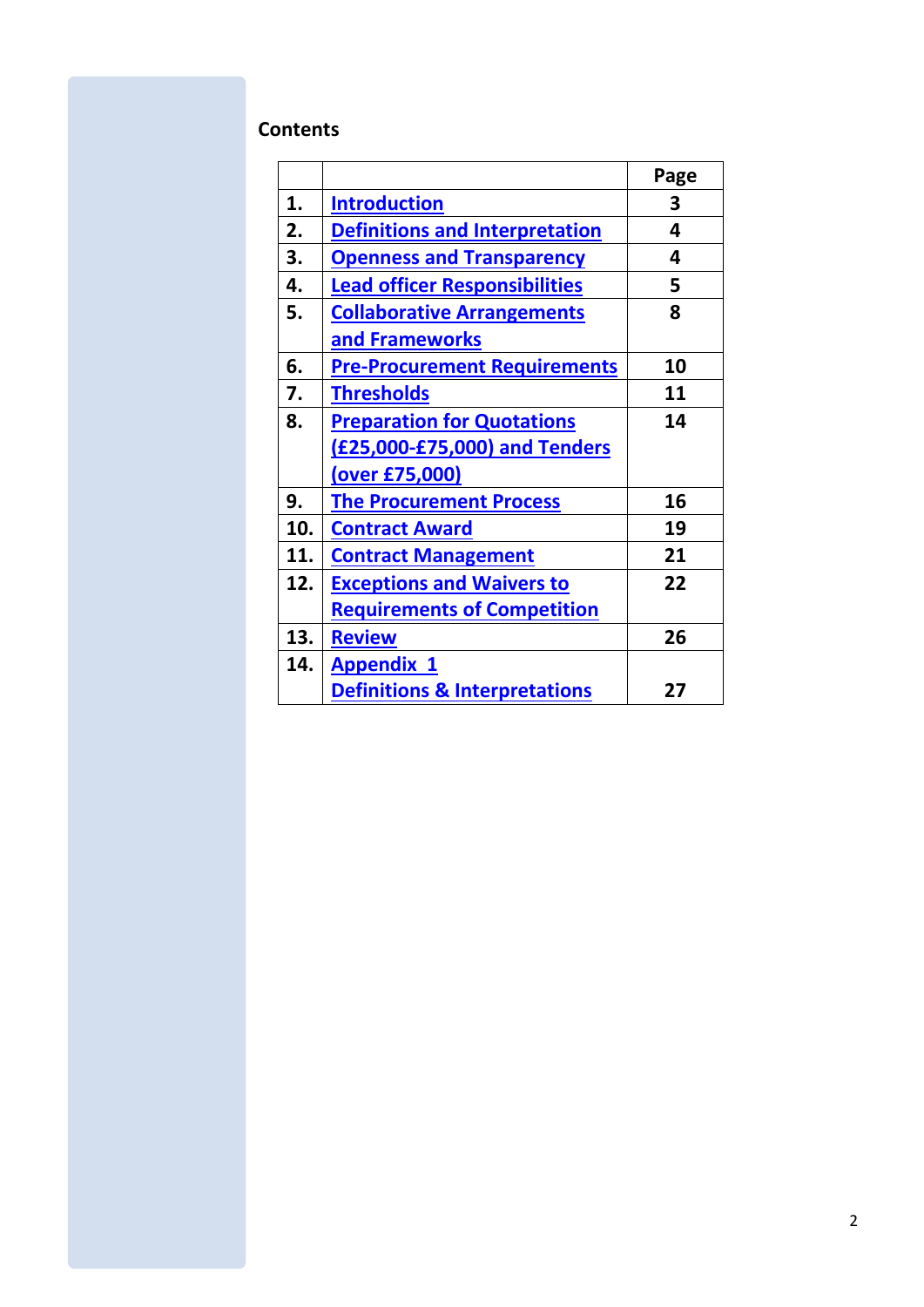## **1. Introduction**

- <span id="page-2-0"></span>**1.1.** The purpose of these Contract Procedure Rules is to set clear rules for the procurement of goods, services and works for the Authority so we obtain best value for money. This will ensure a system of openness, transparency and non-discrimination where the accountability and probity of the procurement process will be beyond reproach.
- **1.2.** Officers responsible for purchasing must comply with these Rules.
- **1.3.** These Contract Procedure Rules apply for the procurement of all goods, services and works for the Council.
- **1.4.** The Corporate Procurement Unit (CPU) must be contacted before any formal action is taken in respect of a goods or service activity exceeding £75,000 in total Contract value.
- **1.5.** The requirements for confidentiality in relation to information during the tender process are set out in the Officers Code of Conduct.
- **1.6.** Tenders over £25,000 in value must be advertised on [www.Sell2Wales.gov.wales.](http://www.sell2wales.gov.wales/) In exceptional circumstances this requirement may be waived following prior approval from the Head of Revenues and Financial Compliance and the relevant Department's Head of Service. (See CPR 7.1.3.1 for further details).
- **1.7.** Schools are required to follow the procedures outlined in the Financial Procedure Rules for Schools.
- **1.8.** Evaluation criteria of all Authority led exercises over £25,000 must consist of at least 70% based on Price. Where this is inappropriate the agreement of the Director of Corporate Services must be sought. (See CPR 8.3.1 for further details).
- **1.9.** Every contract made by or on behalf of the Authority shall comply with the Public Contracts Regulations 2015, National Legislation, these Contract Procedure Rules and the Authority's Financial Procedure Rules. In the event of any apparent conflict arising in respect of the above requirements the matter is to be referred to the Monitoring Officer or their representative.
- **1.10.** The CPU shall retain and update the Authority's Contracts Register and must be advised of all contracts entered into, including those resulting from framework call-offs.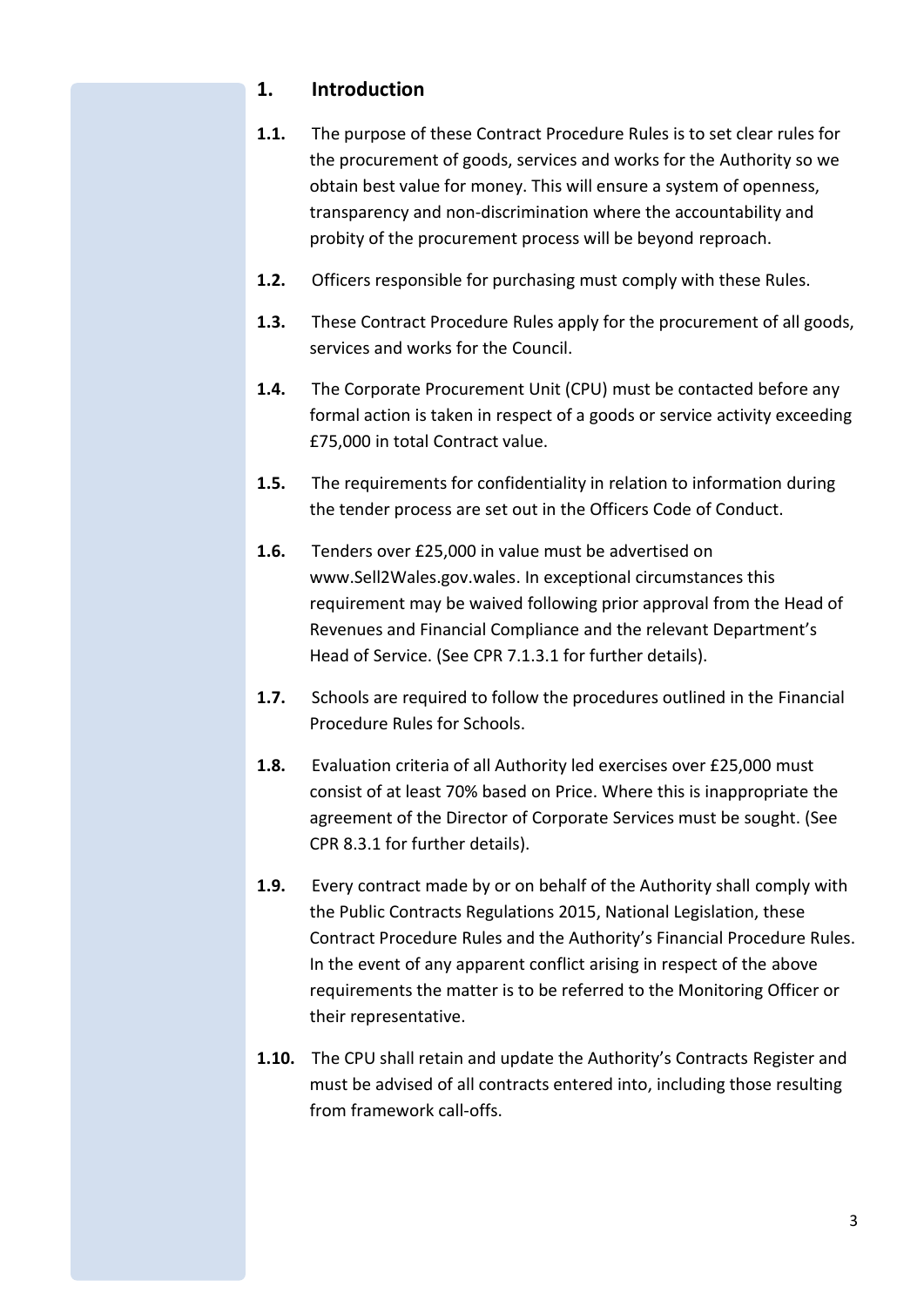#### **1.11.** All exceptions to these Rules must be reported to CPU for consideration prior to submission for approval via the online Exception Reporting System - Please see the procurement pages on the Intranet, and approved exceptions will be recorded on the Contracts Register. (See CPR 12 for further detail). **Contracts Register**

**1.12.** For support on how to apply these Rules see "The Procurement Guidance" on the Intranet which sets out specific guidance on procurement procedures or contact the Corporate Procurement Unit (CPU) for advice and support in the interpretation and application of these Rules.

## <span id="page-3-0"></span>**2. Definitions and Interpretations**

- **2.1.** For the purposes of these Contract Procedure Rules, please see **Appendix 1** for the definitions that shall apply.
- **2.2.** These rules are currently based on the UK being a member of the European Union. As the UK withdraws from the EU, any rules implemented in their place by the UK Government will apply.

## <span id="page-3-1"></span>**3. Openness and Transparency**

- **3.1.** In order that all potential suppliers are treated fairly, equally and in a manner that does not discriminate, officers should ensure that they abide by the EC Treaty principles which include openness, transparency, proportionality and non-discrimination.
- **3.2.** It is recognised that procurement can be the target of fraudulent and corrupt activity. Officers with procurement responsibility should be aware of their obligations in this respect. Relevant Policies and Procedures are currently detailed in the following documents:-
	- **3.2.1.** Officers Code of Conduct
	- **3.2.2.** Financial Procedure Rules
	- **3.2.3.** The Chartered Institute of Purchasing & Supply Corporate Code of Ethics
	- **3.2.4.** Anti-Fraud and Anti-Corruption Strategy
	- **3.2.5.** Whistleblowing Policy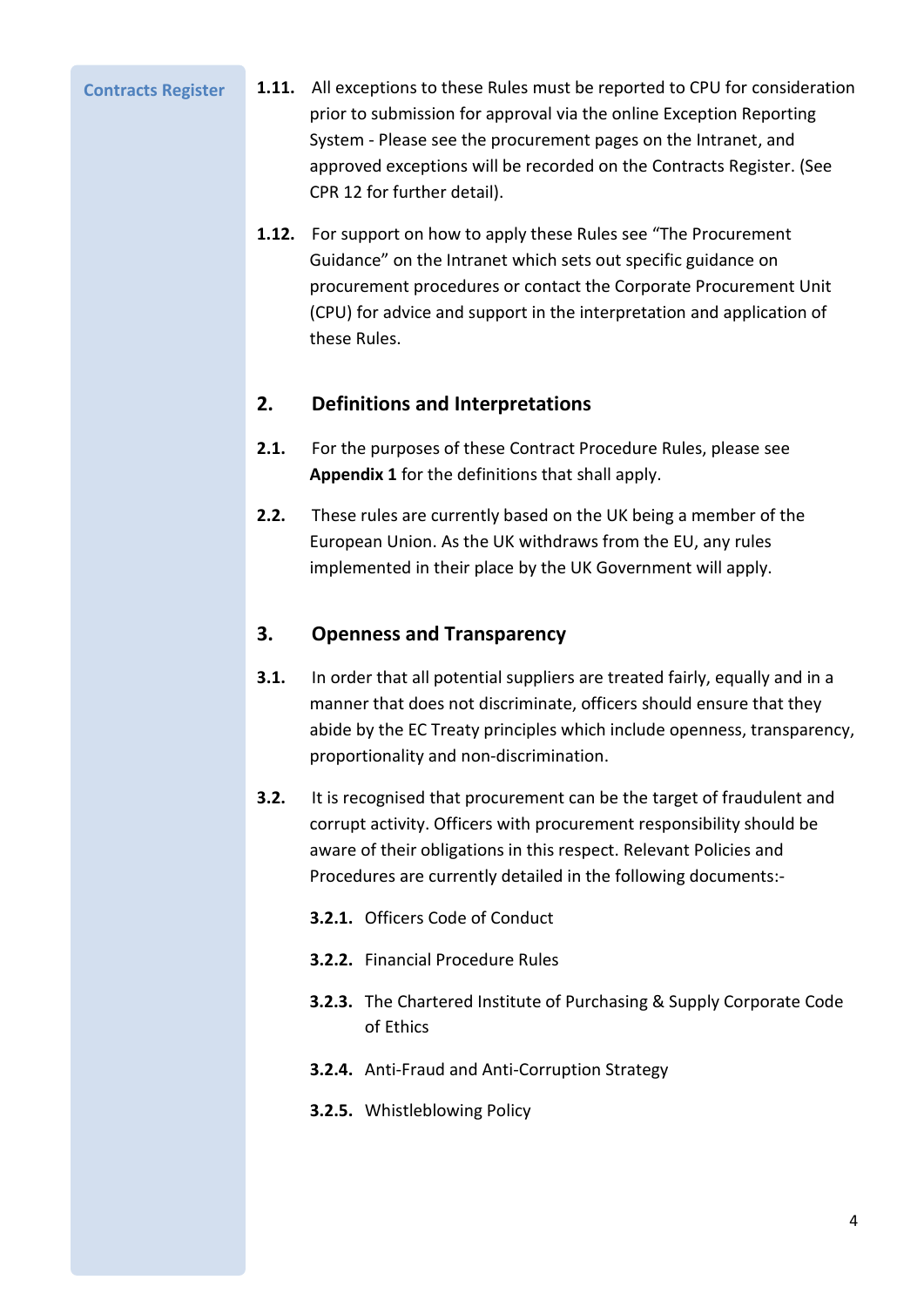#### **Conflict of Interest**

- **3.3.** The Lead Officer (and Tender Evaluation Panel Members) must carry out appropriate measures to prevent, identify and remedy conflicts of interest to avoid any distortion of competition and unequal treatment of bidders. Such measures should address situations where officers or bidders who are involved in the procurement process have, directly or indirectly, any financial or personal interest which might be perceived to compromise their impartiality.
	- **3.3.1.** All officers involved in a Tender Evaluation Panel must complete a Conflict of Interests Declaration Form (Provided by CPU).

#### <span id="page-4-0"></span>**4. Lead Officers Responsibilities**

- **4.1.** The Lead Officer for the purposes of these Contract Procedure Rules shall be any person designated as such in respect of:-
	- **4.1.1.** Any specified contract
	- **4.1.2.** Any category or categories of contracts, or
	- **4.1.3.** Any specified values or amounts in respect of that category or those categories
- **4.2.** The Lead Officer shall be the primary link between the Authority and the relevant supplier, and shall be responsible for the management of that contractual arrangement and ensuring that the price(s) paid is/are in accordance with the terms of the contract.
- **4.3.** The Corporate Procurement Unit must be advised of any proposed Tender exercise (over £75,000) by the Lead Officer before the tender exercise is commenced.
- **4.4.** Prior to undertaking any tendering exercise the Lead Officer shall ensure that:-
	- **4.4.1.** The requirement cannot be obtained from existing corporate contracts, frameworks or other arrangements. Where corporate contracts, frameworks or other established procurement arrangements (e.g DPS) are in place, these must be used to satisfy that requirement. The Procurement section of the Intranet contains details of such arrangements. Further advice and guidance is available from CPU and;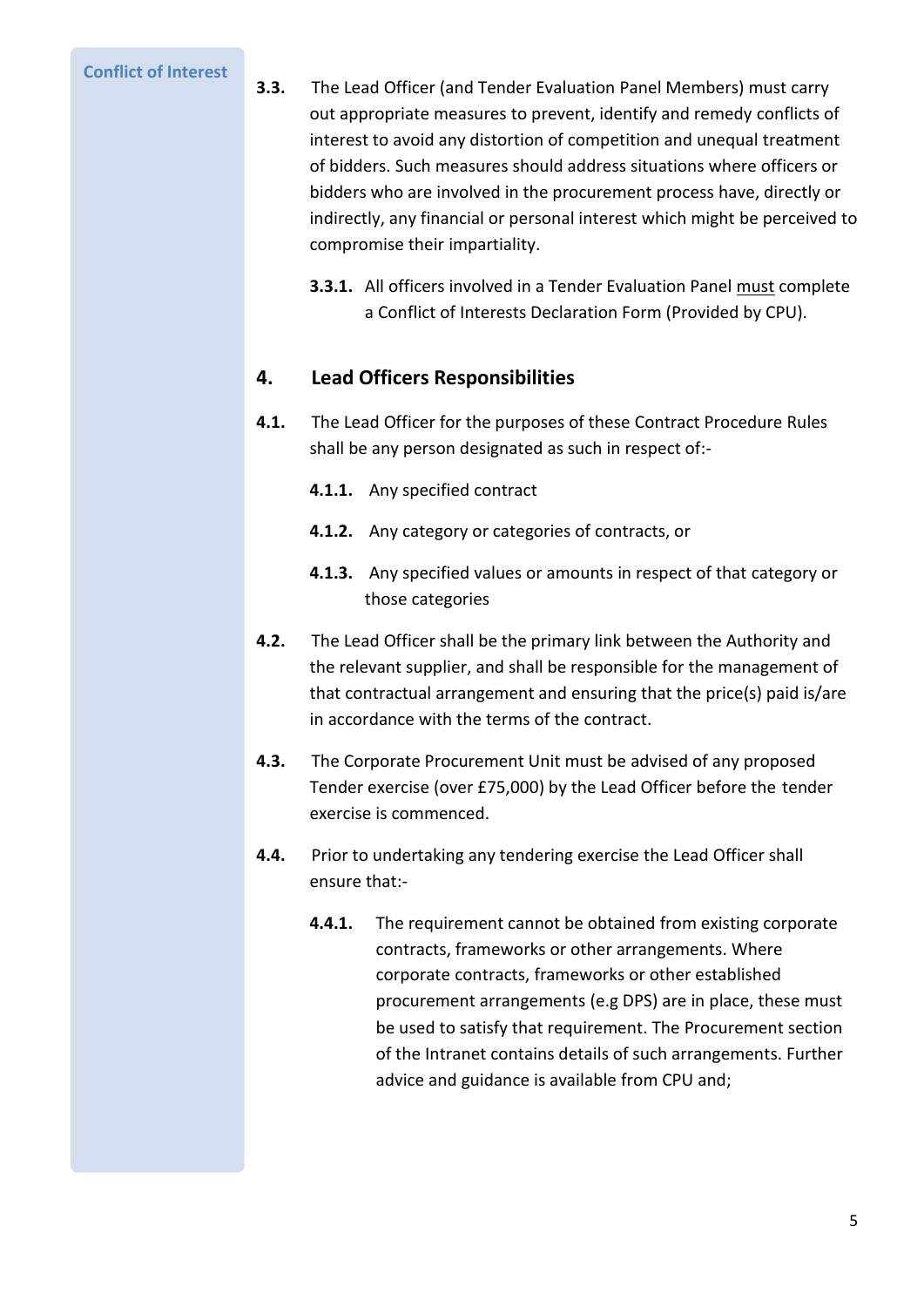|                                         |      | 4.4.2.      | All necessary Authority approvals have been obtained in<br>accordance with the Authority's Constitution together with<br>budgetary provision, any necessary consents, permissions or<br>other approvals (including loans or other financial approvals)<br>and;                                                                                                                                                                                                                                                                                                                                                                                                                     |   |
|-----------------------------------------|------|-------------|------------------------------------------------------------------------------------------------------------------------------------------------------------------------------------------------------------------------------------------------------------------------------------------------------------------------------------------------------------------------------------------------------------------------------------------------------------------------------------------------------------------------------------------------------------------------------------------------------------------------------------------------------------------------------------|---|
|                                         |      | 4.4.3.      | All other relevant corporate policies (including the Project<br>Management Policy and Methodology, the Handling Personal<br>Information Policy & Procedure, Data Protection Guide, Welsh<br>Language Standards and Strategic Equality Plan) have been<br>complied with.                                                                                                                                                                                                                                                                                                                                                                                                            |   |
| Lots                                    | 4.5. |             | The Lead Officer must give consideration to split any proposed contract<br>into separate Lots, with a clear and documented rationale as to how the<br>Lots will be awarded, and must clearly define the size and subject<br>matter of the Lots. For above EU Threshold tenders, where the use of<br>Lots is deemed inappropriate this must be registered in the Tender<br>documents and logged in the Tender Evaluation Report. (See CPR 10.1<br>for more detail).                                                                                                                                                                                                                 |   |
| <b>External Funding</b>                 | 4.6. |             | Where part or full funding for any proposed contract is to be provided<br>by external Funders, the Lead Officer shall procure the contract in<br>accordance with these Contract Procedure Rules.<br>Where there is a condition in the Funder's terms that are in conflict with<br>these CPR's this issue must be referred to the Monitoring Officer and                                                                                                                                                                                                                                                                                                                            |   |
|                                         |      |             | Section 151 Officer for determination, unless this has been previously<br>agreed in the funding agreement.                                                                                                                                                                                                                                                                                                                                                                                                                                                                                                                                                                         |   |
| <b>Risk</b>                             | 4.7. | commencing. | The Lead Officer must assess the risks associated with the purchase and<br>how to manage any risks identified prior to the tender exercise                                                                                                                                                                                                                                                                                                                                                                                                                                                                                                                                         |   |
| <b>Second Hand</b><br><b>Purchasing</b> | 4.8. |             | For the supply of used or second-hand goods or materials the Lead<br>Officer needs to be satisfied that the market for such goods or materials<br>is such that it would be unreasonable to tender or where the time<br>required to complete the tender process is likely to lead to the loss of<br>opportunity to purchase a used or second-hand item. Prior approval<br>from Head of Service must be sought to ensure the value of the<br>used/second hand goods to be supplied is at an appropriate level and<br>does not contravene procurement processes. Any procurement valued<br>over £5,000 needs to be referred to the Section 151 Officer and the<br>Monitoring Officer. |   |
|                                         |      |             |                                                                                                                                                                                                                                                                                                                                                                                                                                                                                                                                                                                                                                                                                    | 6 |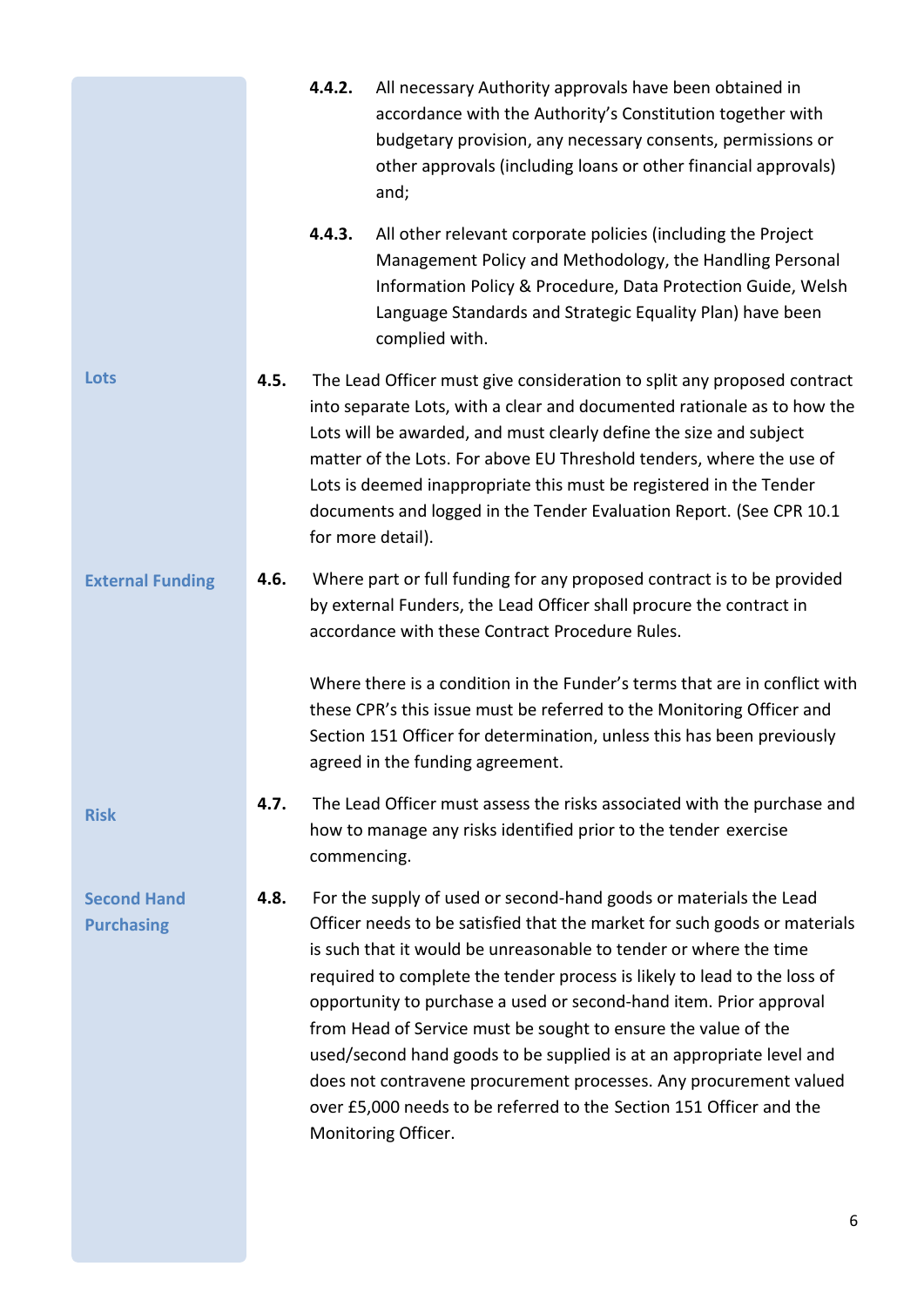| <b>Tendering</b><br><b>Procedures</b><br><b>Dynamic</b>              | 4.9.  | The Lead Officer can access guidance on the different tendering<br>procedures available (e.g. Open, Restricted, Competitive Dialogue) in<br>the Authority's Procurement Guidance. Different Procedures can be<br>selected depending on the value of the goods, works or services being<br>procured. The Guidance is available on the Intranet or contact the<br>Corporate Procurement Unit (CPU) for advice.                     |
|----------------------------------------------------------------------|-------|----------------------------------------------------------------------------------------------------------------------------------------------------------------------------------------------------------------------------------------------------------------------------------------------------------------------------------------------------------------------------------------------------------------------------------|
| <b>Purchasing System</b><br>and e-Auction<br><b>Tools</b>            | 4.10. | The Lead Officer may undertake the Procurement exercise by using a<br>Dynamic Purchasing System or an Electronic Auction. The Lead Officer<br>must contact CPU for further advice and guidance.                                                                                                                                                                                                                                  |
| <b>Welsh Language</b><br><b>Standards</b>                            | 4.11. | The Lead officer is required to comply with the Welsh Language (Wales)<br>Measure 2011 which means that Welsh should be treated no less<br>favourably than the English language in Wales.                                                                                                                                                                                                                                        |
|                                                                      |       | 4.11.1. The Welsh Language Measure and Welsh Language Standards<br>also apply to any activity or service carried out on the Council's<br>behalf by a third party under arrangements made between the<br>third party and the Councils                                                                                                                                                                                             |
| <b>General Data</b><br><b>Protection</b><br><b>Regulation (GDPR)</b> |       | 4.12. The Lead Officer must consider whether the supplier(s) will be provided<br>with Personal Data by the Council or collect personal data on our behalf<br>in line with the Data Protection Act 2018/General Data Protection<br>Regulation. If this is the case the Information Governance and<br>Complaints Manager must be consulted for further guidance.                                                                   |
|                                                                      |       | 4.12.1. If the product/service being procured requires the use of new<br>technologies in the collection/use of Personal Data that may be<br>likely to result in a high risk to the rights and freedoms of the<br>individuals a Data Protection Impact Assessment must be<br>undertaken to identify and reduce any privacy risks. The<br>Information Governance and Complaints Manager must be<br>contacted for further guidance. |
| <b>Concession</b><br><b>Contracts</b>                                | 4.13. | Any Contracts where the Contractor makes a profit from the<br>works/service is covered by the Concession Contracts Regulations 2016<br>(CCR 2016). The CCR has a higher threshold for its application (Please<br>see procurement pages on the Intranet for the latest threshold).<br>The Lead Officer must contact the Corporate Procurement Unit for<br>guidance and support on the application of CCR.                         |
|                                                                      |       |                                                                                                                                                                                                                                                                                                                                                                                                                                  |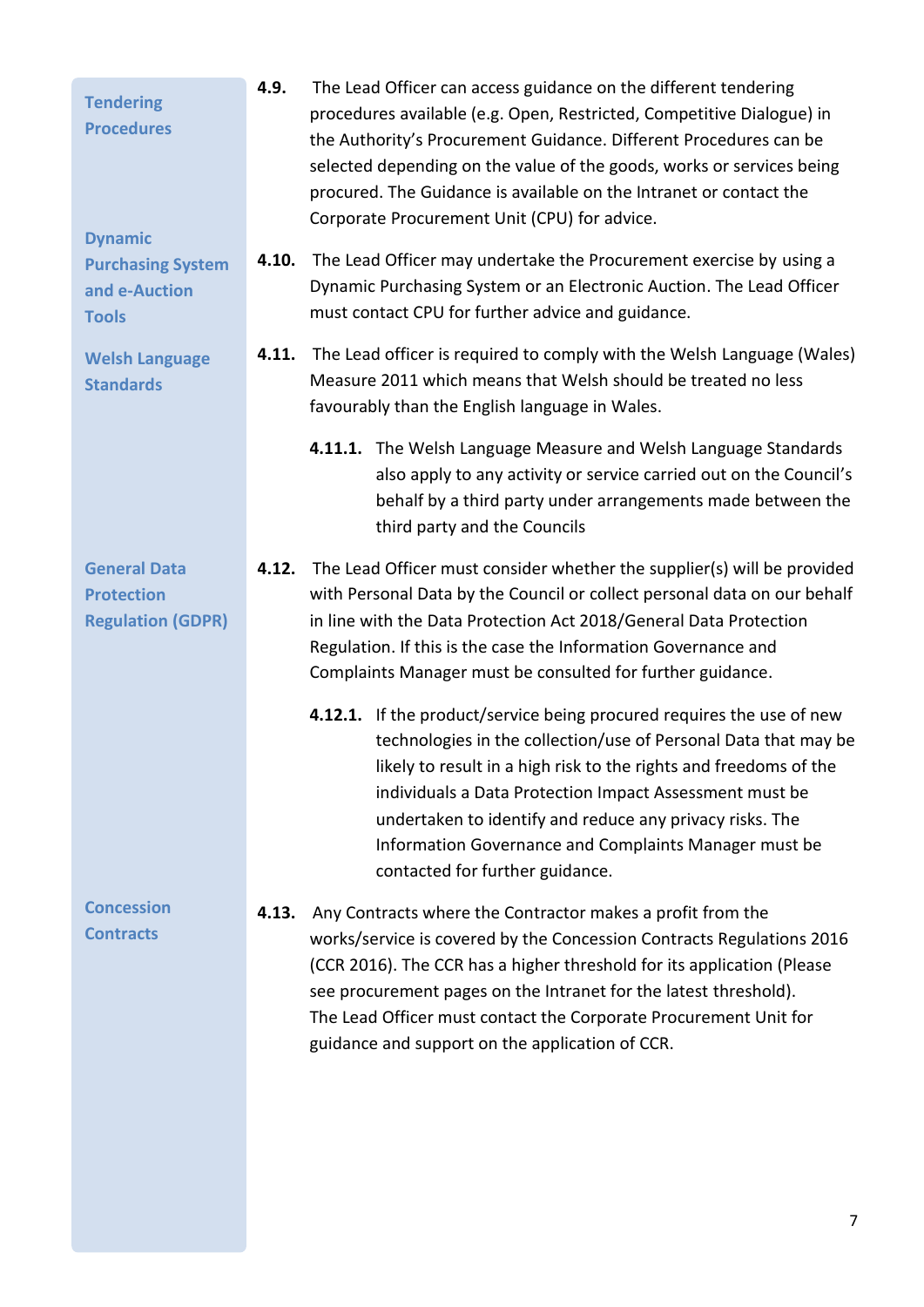## **Framework Agreements**

### <span id="page-7-0"></span>**5. Collaborative Arrangements and Frameworks**

All Collaborative Arrangements shall be deemed to be contracts for the purpose of these Contract Procedure Rules and Lead Officers shall have regard to the Public Contracts Regulations 2015 and the Authority's Procurement Guidance when developing such arrangements/agreements.

#### **5.1. Framework Agreements – Carmarthenshire Lead**

In line with the Public Contracts Regulations 2015, the term of a Framework Agreement must not exceed four years, unless in exceptional circumstances and with prior approval from the Section 151 Officer and the Monitoring Officer.

**5.1.1.** Contracts based on Framework Agreements may be awarded by either:-

> **5.1.1.1.** Applying the terms laid down in the framework agreement (where such terms are sufficiently precise to cover the particular call-off) without reopening competition or;

**5.1.1.2.** Where the terms laid down in the framework agreement are not specific enough or complete for the particular call-off, by holding a mini-competition in accordance with the following:-

- Inviting all the suppliers within the Framework Agreement that are capable of executing the subject of the contract to submit written tenders;
- Fixing a time limit which is sufficiently long to allow tenders for each specific contract to be submitted, taking into account the complexity of the subject of the contract,
- Awarding each contract to the tenderer on the basis of the Award Criteria set out in the specification of the Framework Agreement.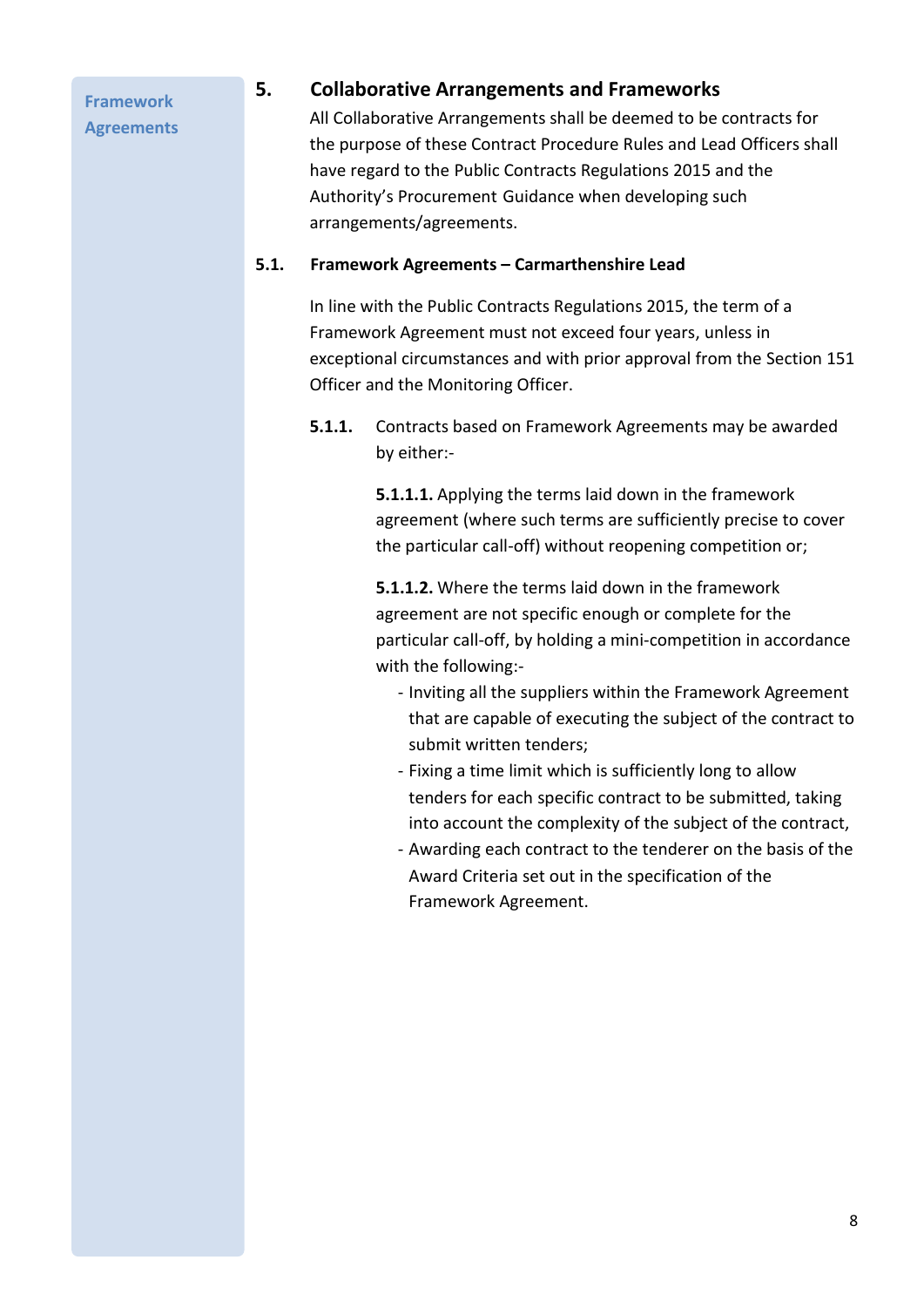|                                         |      | 5.1.2. | Above the EU Threshold the Lead Officer must contact CPU<br>prior to any mini-competition undertaken to agree the<br>approach.                                                                                                                                                                                                                                                                                               |
|-----------------------------------------|------|--------|------------------------------------------------------------------------------------------------------------------------------------------------------------------------------------------------------------------------------------------------------------------------------------------------------------------------------------------------------------------------------------------------------------------------------|
|                                         |      | 5.1.3. | The requirements of these Contract Procedure Rules are<br>deemed to have been satisfied when the framework is<br>established, and for subsequent call-offs.                                                                                                                                                                                                                                                                  |
| <b>Joint Procurement</b><br>/ Central   | 5.2. |        | Joint Procurement / Centralised Purchasing Activities - Authority Lead<br>arrangements / frameworks                                                                                                                                                                                                                                                                                                                          |
| <b>Purchasing</b><br><b>Activities</b>  |      | 5.2.1. | When undertaking a joint procurement arrangement on behalf<br>of the Authority and other public bodies, the lead officer must<br>determine whether the Authority is carrying out an Occasional<br>Joint Procurement OR Central Purchasing Activities in line with<br>the Public Contracts Regulations 2015. CPU must be contacted<br>to advise and agree the approach.                                                       |
|                                         |      | 5.2.2. | When undertaking a joint procurement arrangement on behalf<br>of the Authority and other public bodies, the Lead officer must<br>ensure the other public bodies that are to be included in that<br>arrangement are listed in the advertisement and contract<br>documents.                                                                                                                                                    |
|                                         |      | 5.2.3. | The estimated value given must include the potential usage of<br>that joint arrangement by those public bodies listed.                                                                                                                                                                                                                                                                                                       |
|                                         |      | 5.2.4. | The requirements of these Contract Procedure Rules are<br>deemed to have been satisfied when the framework is<br>established, and for subsequent call-offs.                                                                                                                                                                                                                                                                  |
| <b>Centralised</b><br><b>Purchasing</b> | 5.3. |        | Centralised Purchasing Activities / Bodies - Use of other public bodies<br>arrangements / frameworks                                                                                                                                                                                                                                                                                                                         |
|                                         |      | 5.3.1. | Any contract/framework entered into through collaboration<br>with other local authorities or other public bodies, where a<br>competitive process has been followed, that comply with the<br>contract procedure rules of the leading organisation, will be<br>deemed to comply with these Contract Procedure Rules.<br>Before entering into any such arrangement the Lead Officer<br>must consult and seek approval from CPU. |
|                                         |      |        |                                                                                                                                                                                                                                                                                                                                                                                                                              |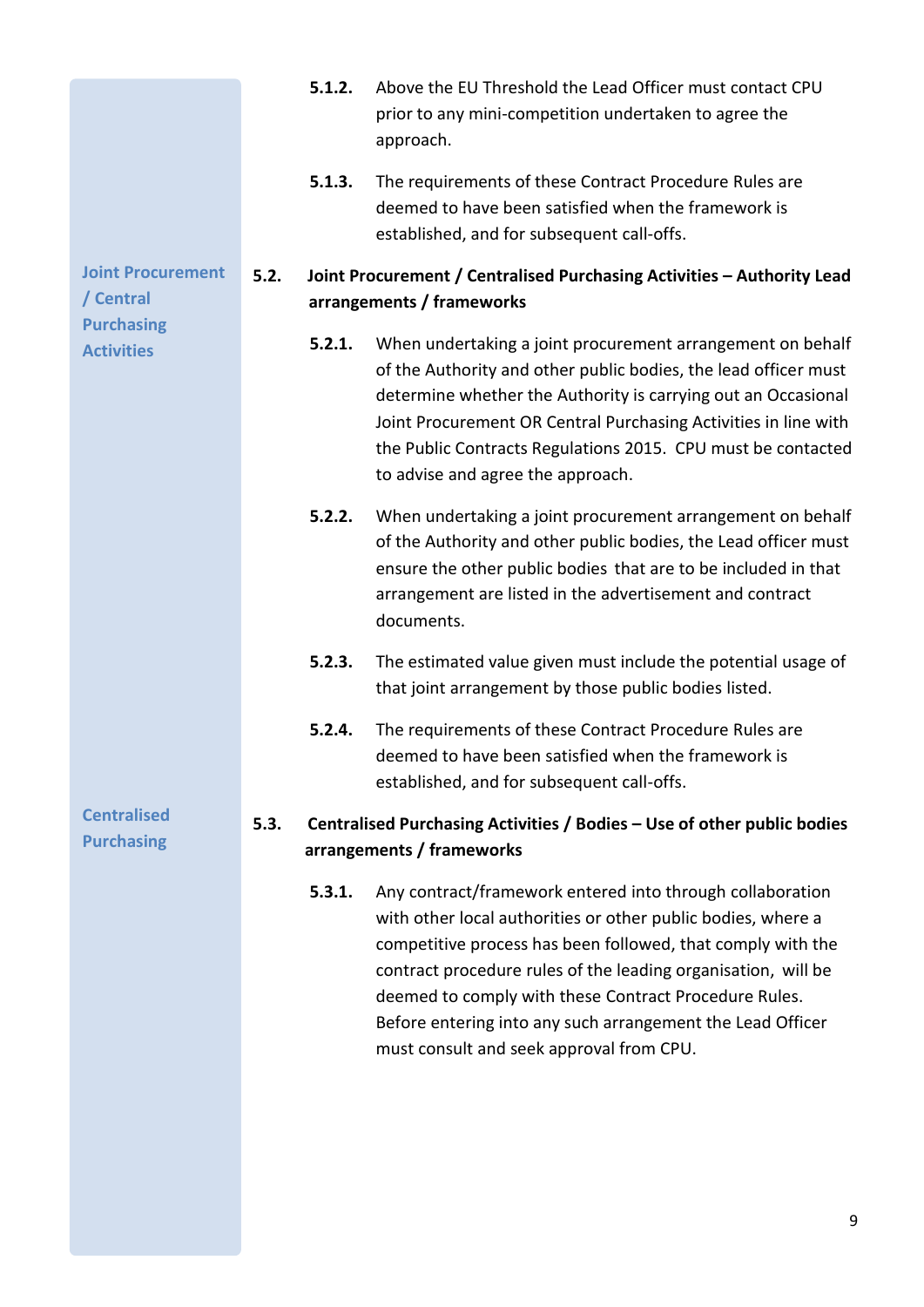**Membership of other Procurement Arrangements**

#### **5.4. Membership of other Procurement Arrangements**

**5.4.1.** Any new formal membership of any organisation whose purpose is to facilitate joint procurement arrangements with other local Authorities and/or public sector bodies, including membership or initial use of any Consortia or public sector trading organisation must be approved by the Monitoring Officer and Section 151 Officer.

## <span id="page-9-0"></span>**6. Pre-Procurement Requirements**

#### **6.1. Estimating the Value**

**6.1.1.** The value of a contract must be based upon the higher of:-

**6.1.1.1.** The amount or estimated amount to be paid by the Authority over the period of the contract (to include any extension period); or

**6.1.1.2.**The amount or estimated amount of gross income to be generated by the contractor through the goods or services provided, including the provision of goods or services to third parties.

- **6.1.2.** A contract which is one of a series of contracts with similar characteristics, and for services of the same type is deemed to have the value of the series as a whole.
- **6.1.3.** Where the Lead Officer is unable to determine the value of a proposed contract an estimate shall be made on the basis of a 48 month contract period.

**Aggregation**

**6.1.4.** In estimating relevant contract values, officers shall have regard to the principle of aggregation. Repeat purchases of the same set of goods/services/works over a sustained period may exceed the Authority's or EU's threshold, and must be treated as one contract.

> (e.g. 48 monthly purchases at £4,000 per month equals £192,000 total contract value) and the appropriate Tender/EU procurement process must therefore be adhered to.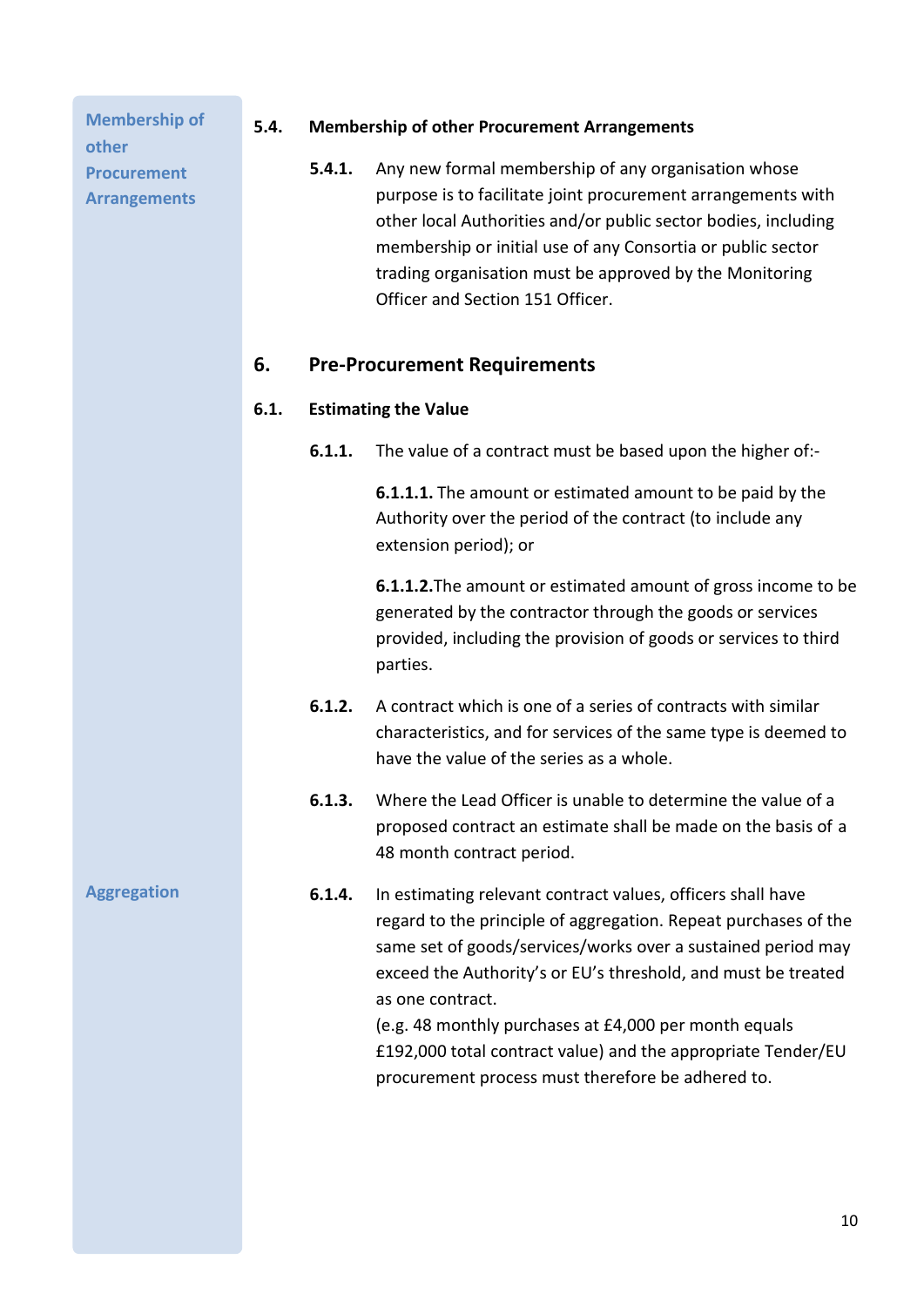## **7. Thresholds**

**Quotations**

#### <span id="page-10-0"></span>**7.1. Quotations**

#### **7.1.1. Up to £5000**

The Lead Officer should be satisfied that best value for money has been obtained, and that reasonable care has been taken to obtain goods, works or services of adequate quality at a competitive price. Confirmation of value for money should be retained on file by the Lead Officer.

#### **7.1.2. £5,000 - £25,000**

A minimum of 3 quotations should be sought from competitive sources and confirmed in writing, by letter, fax or e-mail. A documented record of the evaluation and decision to award must be recorded.

#### **7.1.3. £25,000 - £75,000**

**7.1.3.1.** All quotations above the value of £25,000 must be advertised on the Sell2wales website;

[\(www.sell2wales.gov.w](http://www.sell2wales.gov./)ales) based on the same specification, evaluation criteria and closing date. CPU will place the advert, unless otherwise agreed. In exceptional circumstances this requirement may be waived following prior approval from the Head of Revenues and Financial Compliance and the relevant Department's Head of Service.

**7.1.3.2.** Quotations undertaken in accordance with 7.1.3.1 shall be submitted in line with the requirements set out in the Invitation to Quote, and returned electronically via a secure email facility or an appropriate e-tender solution. Alternatively a hard copy must be addressed to the Lead Officer in a plain sealed envelope endorsed only with the word "Quotation", followed by the subject to which it relates and the closing date.

**7.1.3.3.** The Lead Officer will be responsible for maintaining adequate documented records of all quotations undertaken (including the evaluation process) (See 9.7 for further details).

**7.1.3.4.** A quotation received in accordance with the procedures may be accepted by means of issuing either an official order or letter signed by the appropriate officer, or by a contract or agreement signed in accordance with these Rules.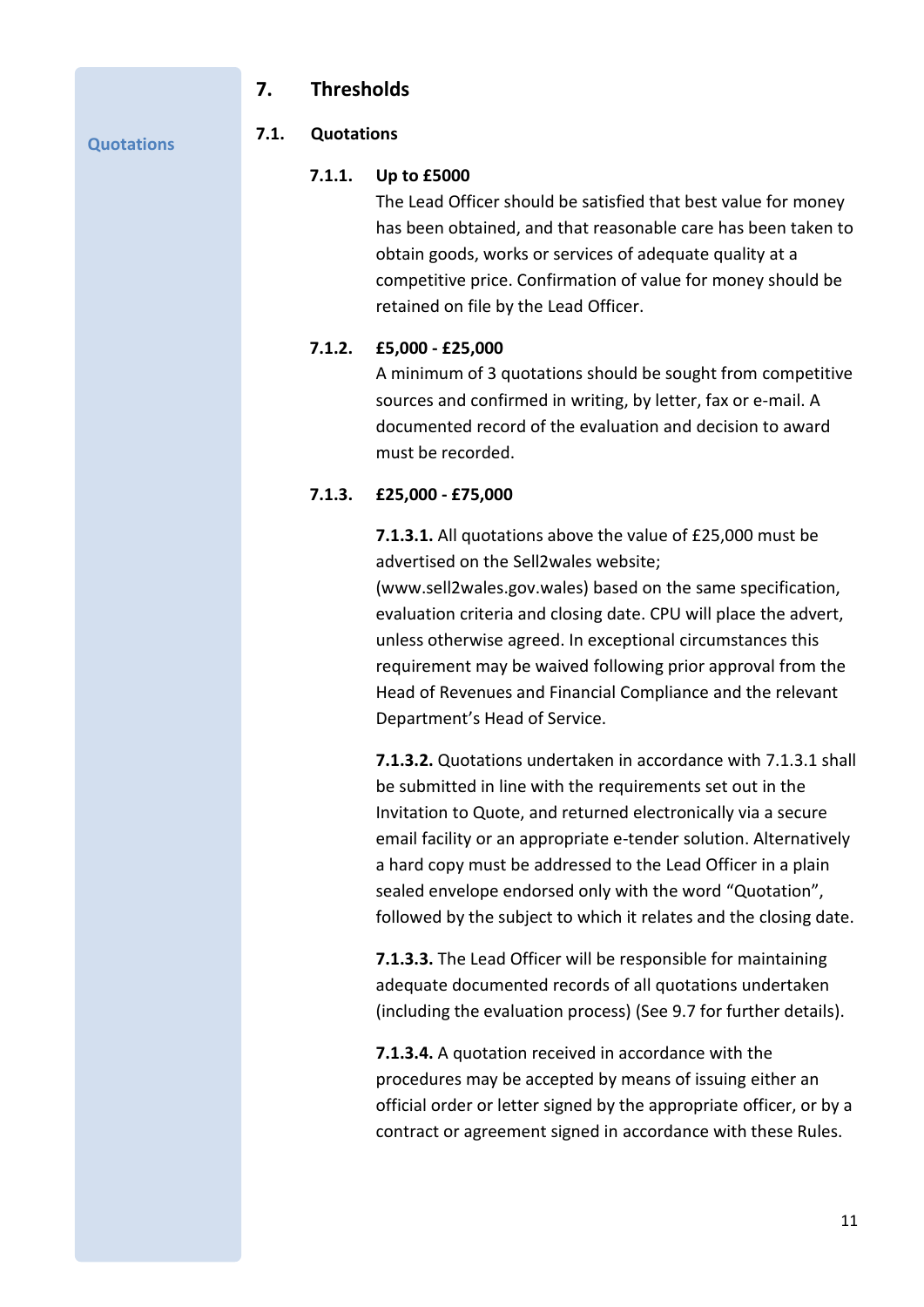**7.1.3.5.** Where, following issue of Invitations to Quote only one quotation is received the decision to proceed to purchase must be approved by the relevant Department's Head of Service.

**Tenders**

#### **7.2. Tenders**

#### **7.2.1. Over £75,000**

**7.2.1.1.** For all procurements valued at and above £75,000 the Contract Lead Officer must advise the Corporate Procurement Unit before the tender exercise is commenced.

**7.2.1.2.** A Tender Record Form must be completed and signed off by the Corporate Procurement Unit's Principal Procurement Officer - Category Lead (or delegated Officer) prior to tender advertisement which includes the requirement to confirm a complaint process.

**7.2.1.3.** In addition to any requirements under the Public Contracts Regulations 2015 a minimum 21 days public notice shall be given i[n www.Sell2Wales.gov.wales](http://www.sell2wales.gov.wales/) and, if considered appropriate by the Tender Evaluation Panel, in one or more appropriate local, regional and/or national newspapers, publications and/or trade journals, or other media that targets the relevant market for the particular contract.

**7.2.1.4.**The public notice shall express the nature and purposes of the contract, invite tenders for its execution, state the latest date and time for delivery of tenders and the address to which such tenders are to be sent/or portal to be received via. The Invitation to Tender shall include all information necessary to ensure compliance with the provisions of these Contract Procedure Rules including the evaluation criteria.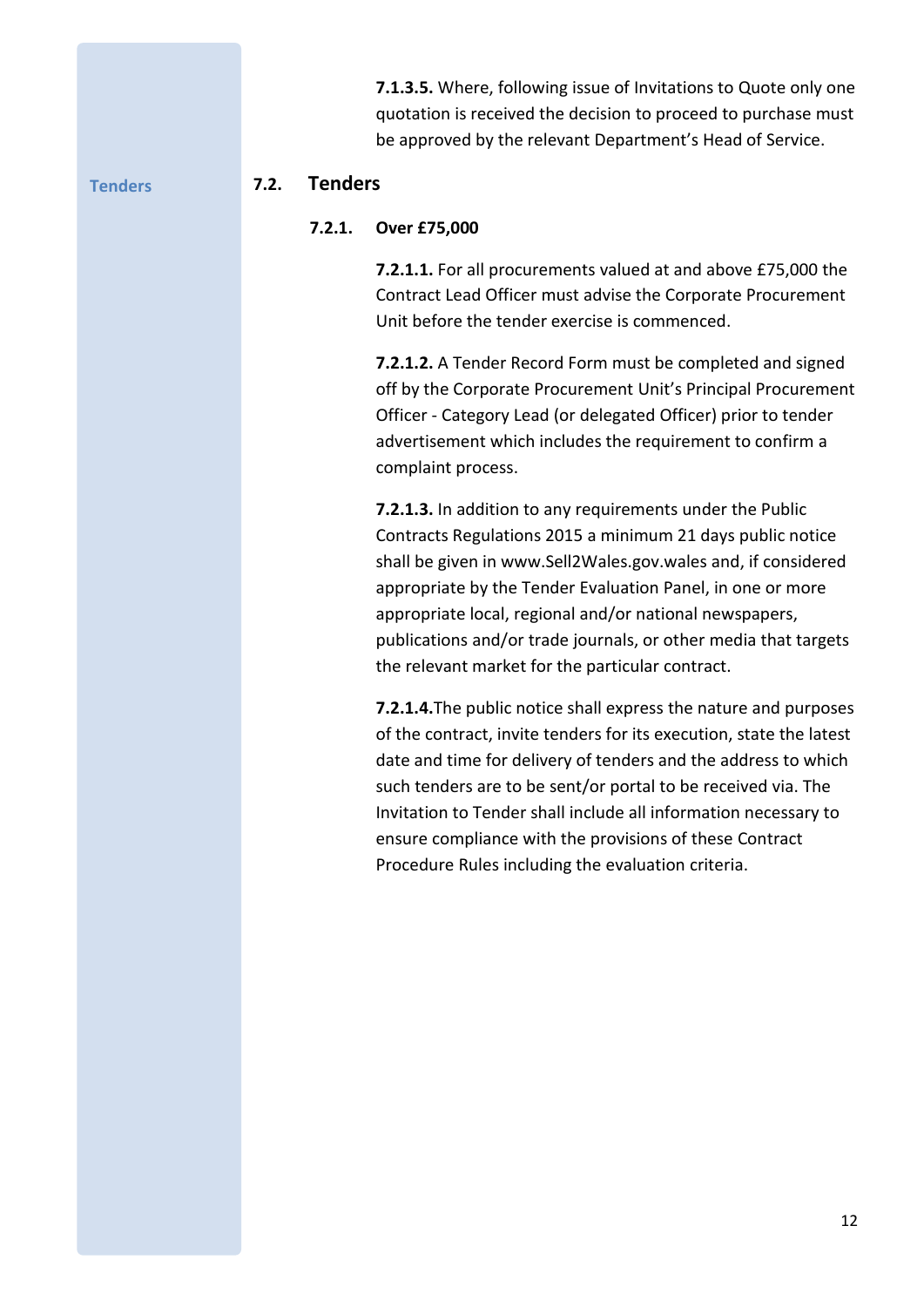| <b>EU Tenders</b>                   | 7.3. | <b>EU Tenders</b> |                                                                                                                                                                                                                                                                                                                                                          |
|-------------------------------------|------|-------------------|----------------------------------------------------------------------------------------------------------------------------------------------------------------------------------------------------------------------------------------------------------------------------------------------------------------------------------------------------------|
|                                     |      |                   | Contracts above the EU Threshold and subject to the Public<br><b>Contract Regulations 2015.</b>                                                                                                                                                                                                                                                          |
|                                     |      | 7.3.1.            | Where the estimated value of a contract exceeds the current<br>EU threshold, then the contract must be tendered in<br>accordance with the UK's Public Contracts Regulations (2015)<br>and these CPR's. In all such circumstances appropriate advice<br>must be sought from the Corporate Procurement Unit.                                               |
|                                     |      | 7.3.2.            | The EU Thresholds change every two years. The current EU<br>Threshold for goods, services and works can be found on the<br>Procurement pages of the Intranet.                                                                                                                                                                                            |
| <b>Light Touch</b><br><b>Regime</b> | 7.4. |                   | <b>Social and Other Specific Services</b>                                                                                                                                                                                                                                                                                                                |
|                                     |      | 7.4.1.            | Where contracts exceed the EU Threshold for Social and other<br>Specific Services Contracts (as set out in Schedule 3 of the<br>Public Contracts Regulations 2015) the full extent of the<br>Regulations will not apply and a "Light Touch" regime shall be<br>adopted. The Lead Officer must contact CPU before proceeding<br>with this type of tender. |
|                                     |      |                   |                                                                                                                                                                                                                                                                                                                                                          |
|                                     |      |                   |                                                                                                                                                                                                                                                                                                                                                          |
|                                     |      |                   |                                                                                                                                                                                                                                                                                                                                                          |
|                                     |      |                   |                                                                                                                                                                                                                                                                                                                                                          |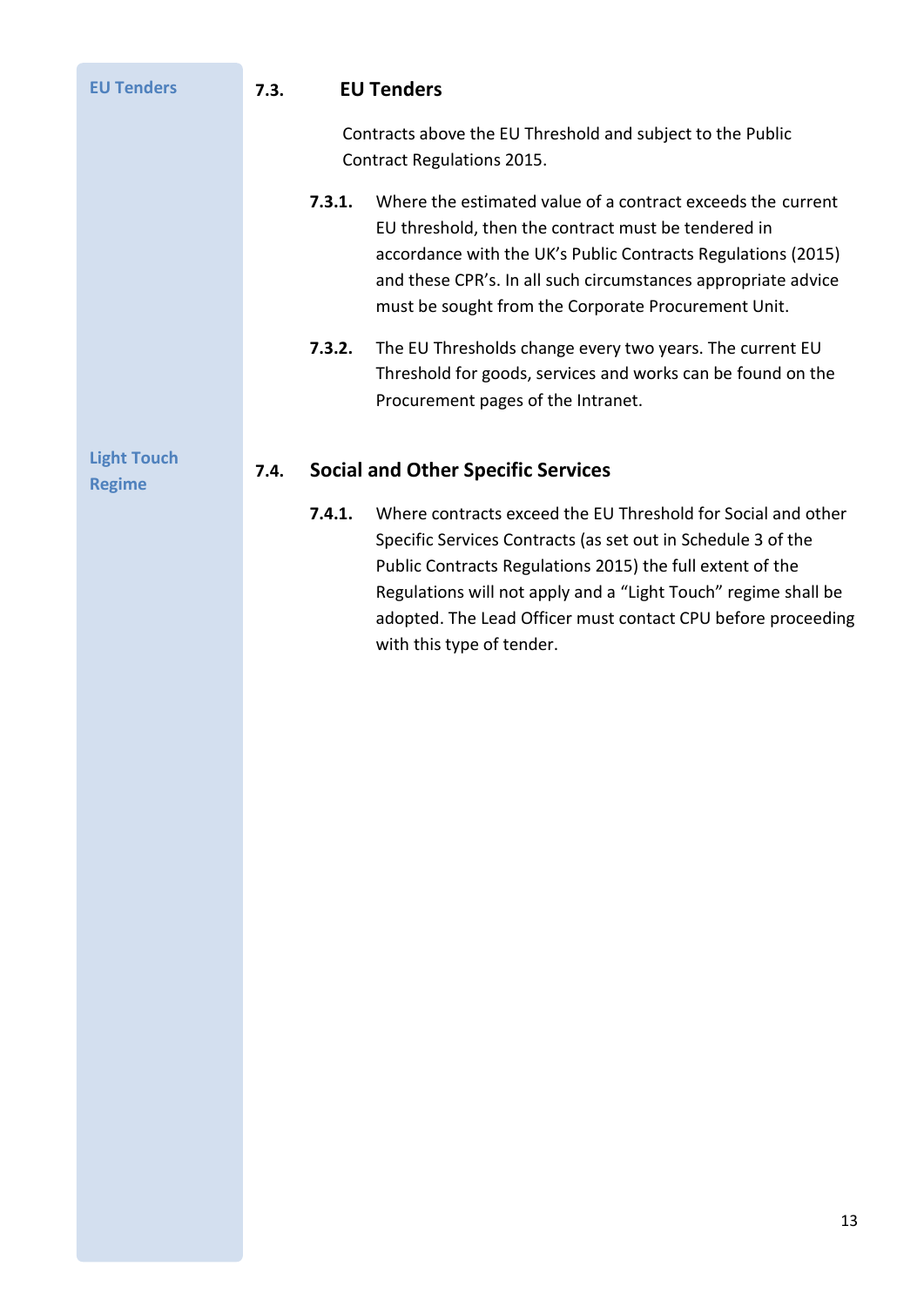<span id="page-13-0"></span>

|                                        | 8.   |        | Preparation for Quotations (£25,000-£75,000) and<br>Tenders (over £75,000)                                                                                                                                                                                                                                                                                                                                                                              |
|----------------------------------------|------|--------|---------------------------------------------------------------------------------------------------------------------------------------------------------------------------------------------------------------------------------------------------------------------------------------------------------------------------------------------------------------------------------------------------------------------------------------------------------|
|                                        | 8.1. |        | Before undertaking any Tendering Procedure (or Quotation<br>above £25,000) a Lead Officer shall:-                                                                                                                                                                                                                                                                                                                                                       |
|                                        |      | 8.1.1. | ensure that a Specification, which will form the basis<br>of the Contract, has been prepared,                                                                                                                                                                                                                                                                                                                                                           |
|                                        |      | 8.1.2. | establish the Evaluation Criteria to be used to select<br>the successful bidder(s) from among those who tendered or<br>submitted a quote.                                                                                                                                                                                                                                                                                                               |
|                                        |      | 8.1.3. | establish an Evaluation Panel,                                                                                                                                                                                                                                                                                                                                                                                                                          |
|                                        | 8.2. |        | A statement setting out the Evaluation Criteria to be used shall be<br>included in the tender/quotation documentation together with the<br>relevant weightings. These criteria must at all times be open,<br>transparent, non-discriminatory and proportionate.                                                                                                                                                                                         |
| <b>Evaluation</b><br><b>Criteria</b>   | 8.3. |        | Contracts must be awarded on the basis of "Most Economically<br>Advantageous Tender" (MEAT) with the option of assessing the best<br>price-quality ratio, or lowest price only. The award criteria must be<br>linked to the subject matter of the contract and may include life-cycle<br>costing, qualitative, environmental and/or social aspects.                                                                                                     |
|                                        |      | 8.3.1. | Evaluation criteria of all Authority led exercises above £25,000<br>needs to ensure that at least 70% is based on Price. Where this<br>is inappropriate then the agreement of the Director of<br>Corporate Services must be sought in writing.                                                                                                                                                                                                          |
|                                        |      | 8.3.2. | Arrangements involving Specialist Education and Social Care<br>commissioning will be at the discretion of the responsible<br>Director.                                                                                                                                                                                                                                                                                                                  |
| <b>Evaluation Panel</b>                | 8.4. |        | The Lead Officer shall establish a group of Officers to undertake the<br>evaluation exercise which shall normally remain constant throughout<br>the process and shall possess the necessary qualifications and/or<br>expertise to advise the Lead Officer on all appropriate issues.                                                                                                                                                                    |
| <b>Financial</b><br><b>Assessments</b> | 8.5. |        | The Authority's Finance team must be consulted prior to commencing a<br>tender exercise to determine the appropriate level of financial<br>assessment required, both at the tender stage and throughout the<br>duration of the subsequently awarded framework/contract (where<br>appropriate). Suitably qualified officers within the finance team must<br>undertake all appropriate financial assessments as part of the<br>Procurement Process.<br>14 |
|                                        |      |        |                                                                                                                                                                                                                                                                                                                                                                                                                                                         |

14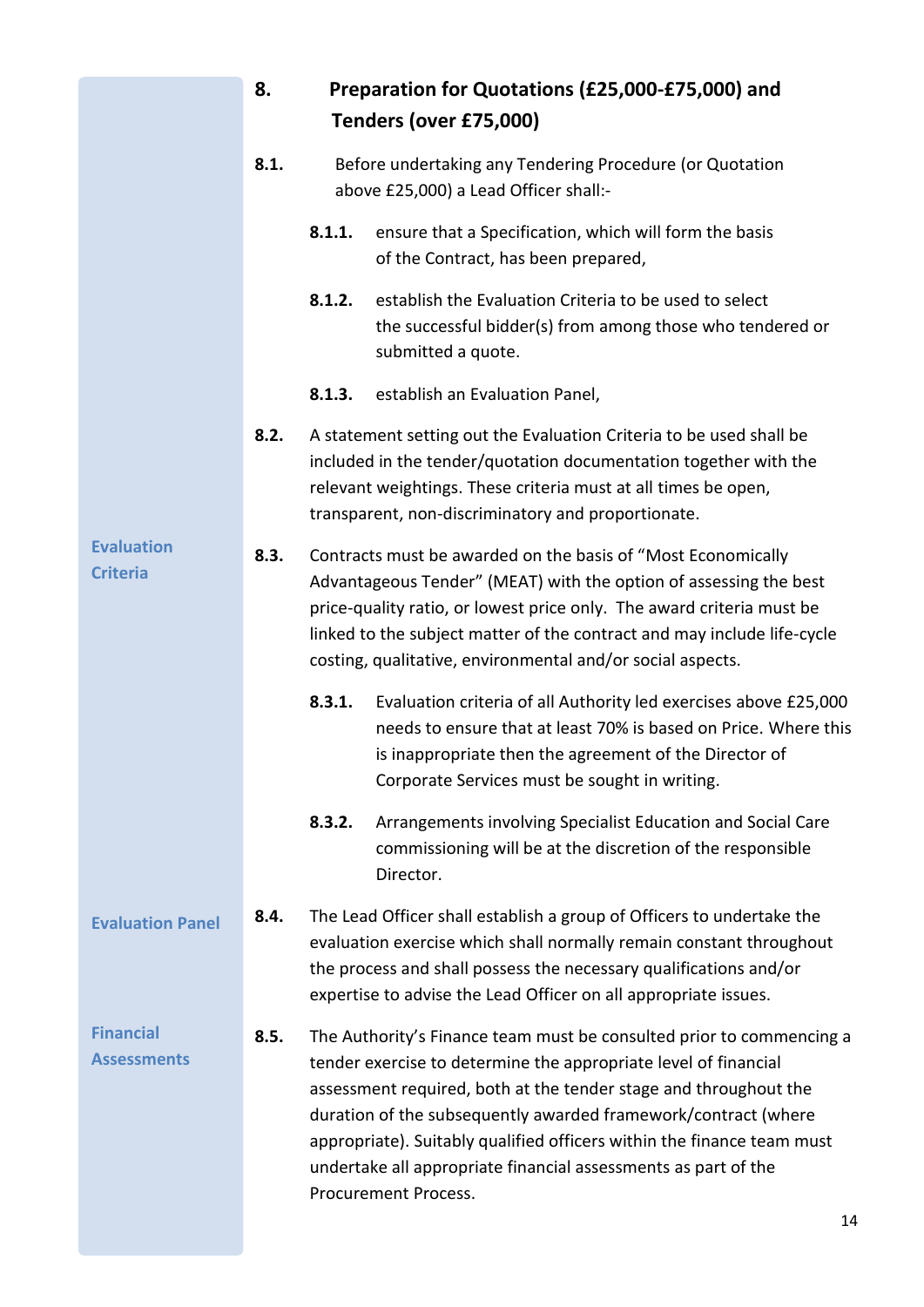| <b>Insurances</b>                        | 8.6.  | The Authority's Head of Revenues and Financial Compliance shall be<br>consulted to determine the appropriate type and level of Insurance<br>Protection (e.g. Employers' Liability, Public Liability, Professional<br>Indemnity etc) to cover the Authority's potential liability which must be<br>maintained for the duration of the Contract / Framework.                                                                                                                    |
|------------------------------------------|-------|-------------------------------------------------------------------------------------------------------------------------------------------------------------------------------------------------------------------------------------------------------------------------------------------------------------------------------------------------------------------------------------------------------------------------------------------------------------------------------|
|                                          | 8.7.  | The Lead Officer shall consider whether a Bond is appropriate for any<br>contract.                                                                                                                                                                                                                                                                                                                                                                                            |
| <b>Specification</b>                     | 8.8.  | Procurements should be based upon a definite specification; and the<br>Lead Officer should ensure that any quotation or tender exercise is<br>undertaken in accordance with all relevant corporate policies.<br>Quality factors should as far as possible be built in to the specification,<br>which must be proportionate and appropriate for the goods, works or<br>services to be purchased and clearly sets out the minimum standards<br>that the Authority will require. |
| <b>Sustainability</b>                    | 8.9.  | In any tender/quotation valued over £25,000 the Lead Officer must<br>consider taking social, economic and environmental issues into account<br>using a Sustainable Risk Assessment Template (SRA). CPU shall be<br>consulted prior to any tender/quotation/call-off to agree the approach.                                                                                                                                                                                    |
| <b>Community</b><br><b>Benefits</b>      | 8.10. | The Lead Officer must apply a Community Benefits approach to all<br>appropriate procurements. In any tender valued over £1 million the Lead<br>Officer must, as a minimum, apply, capture and record Community<br>Benefits utilising the Welsh Government's Community Benefits<br>Measurement Tool. CPU shall be consulted prior to any<br>tender/quotation/call-off to agree the approach.                                                                                   |
| <b>Pre-Market</b><br><b>Consultation</b> | 8.11. | The Lead Officer may conduct market consultations before starting a<br>procurement exercise with a view to preparing the procurement and<br>informing prospective tenderers of the procurement plans and<br>requirements. CPU must be notified prior to any pre-market<br>consultations whereby support is available.                                                                                                                                                         |
| <b>Market Briefing</b>                   | 8.12. | The Lead Officer may conduct market briefings once a Tender advert<br>has been placed to inform prospective tenderers of the content and<br>approach for the forthcoming tender. This engagement is intended for<br>information purposes only and Lead Officers/Procurement Officers are<br>not in a position to be able to answer any questions relating to the<br>tender at the event. CPU must be notified prior to any market briefings<br>whereby support is available.  |
|                                          |       | 15                                                                                                                                                                                                                                                                                                                                                                                                                                                                            |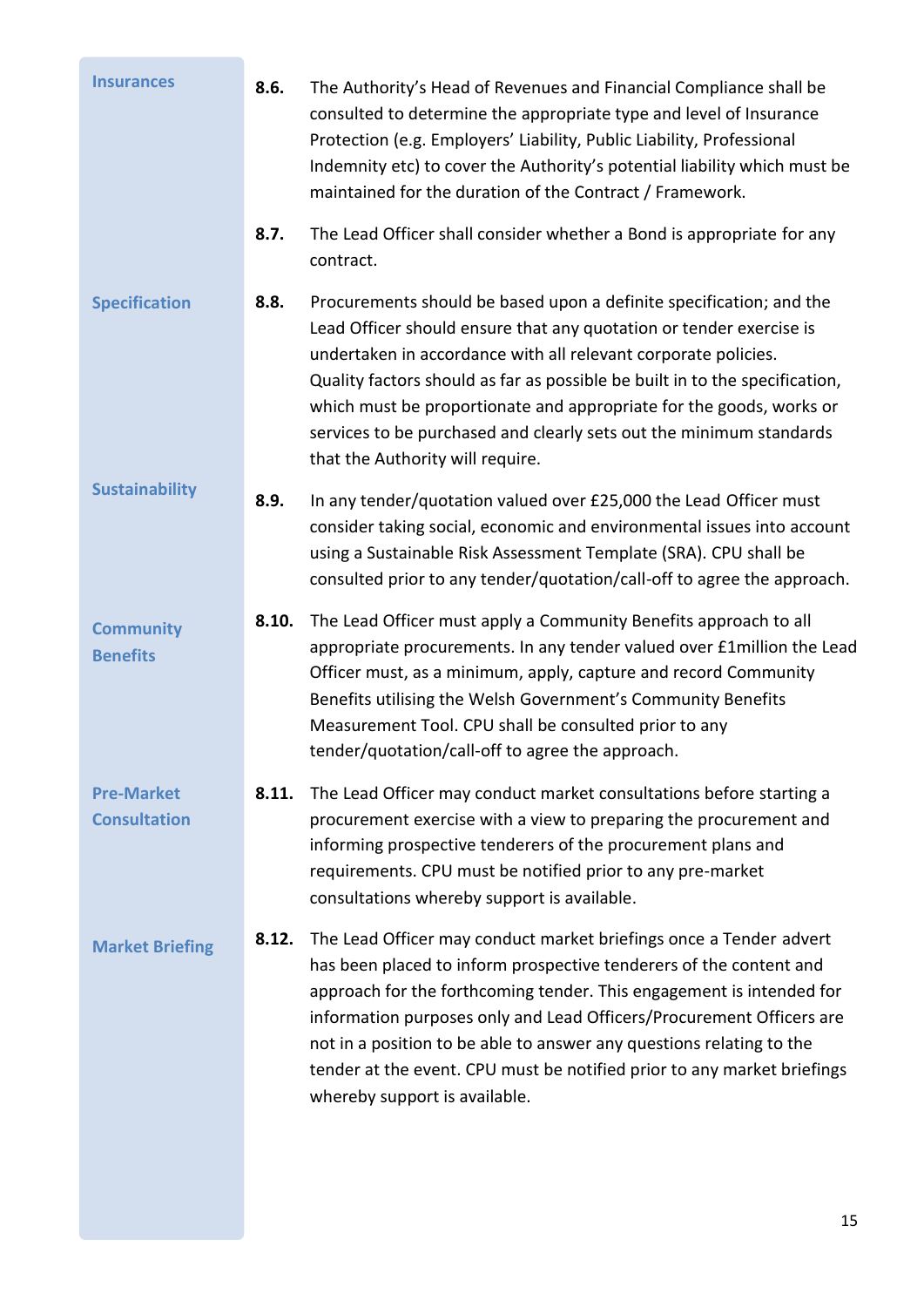<span id="page-15-0"></span>

|                                      | 9.   |                                              | <b>The Procurement Process</b>                                                                                                                                                                                                                                        |
|--------------------------------------|------|----------------------------------------------|-----------------------------------------------------------------------------------------------------------------------------------------------------------------------------------------------------------------------------------------------------------------------|
|                                      | 9.1. | <b>Submission of Tenders (above £75,000)</b> |                                                                                                                                                                                                                                                                       |
|                                      |      |                                              | (For Quotations below £75,000 please refer to 7.1).                                                                                                                                                                                                                   |
|                                      |      |                                              | The Authority's preferred method of tendering is by electronic means.                                                                                                                                                                                                 |
| e-Tender                             |      | 9.1.1.                                       | Electronic Tendering (e-Tender)                                                                                                                                                                                                                                       |
|                                      |      |                                              | Requests for invitations to tender should be transmitted by<br>electronic means using the e-Tender portal. This will ensure<br>that:                                                                                                                                  |
|                                      |      |                                              | (a) the e- Tender portal will only be available for the submission<br>of tenders up to the stated deadline time and date. The date<br>and time of each Tender received within the e-Tender portal<br>will be recorded electronically.                                 |
|                                      |      |                                              | (b) e-Tenders submitted are kept secure in the portal which is<br>not opened until the deadline has passed for receipt of Tenders<br>or Quotations.                                                                                                                   |
|                                      |      |                                              | Any tender which is received after the date and time appointed<br>for receipt of tenders shall not be considered but shall be<br>retained unopened on the portal until after a tender has been<br>accepted, however any such tender may be opened and<br>considered:- |
|                                      |      |                                              | if no other tender has been received, or                                                                                                                                                                                                                              |
|                                      |      |                                              | where no other tender is acceptable, provided it has<br>been received before other tenders have been<br>opened.                                                                                                                                                       |
| <b>Hard Copy</b><br><b>Tendering</b> |      | 9.1.2.                                       | In exceptional circumstances the Lead Officer may decide to<br>accept hard copy tendering as an alternative. The Leads Officer<br>must contact CPU for further guidance.                                                                                              |
|                                      | 9.2. | delivery.                                    | <b>Opening of Tenders</b><br>All tenders submitted in pursuance of these Contract Procedure Rules<br>shall be opened only after the expiration of the time limit for their                                                                                            |
|                                      |      |                                              | Tender submissions will be accessed once the tender deadline has<br>passed by an officer of the Corporate Procurement Unit or an officer<br>from within a department who has been granted access to the portal.                                                       |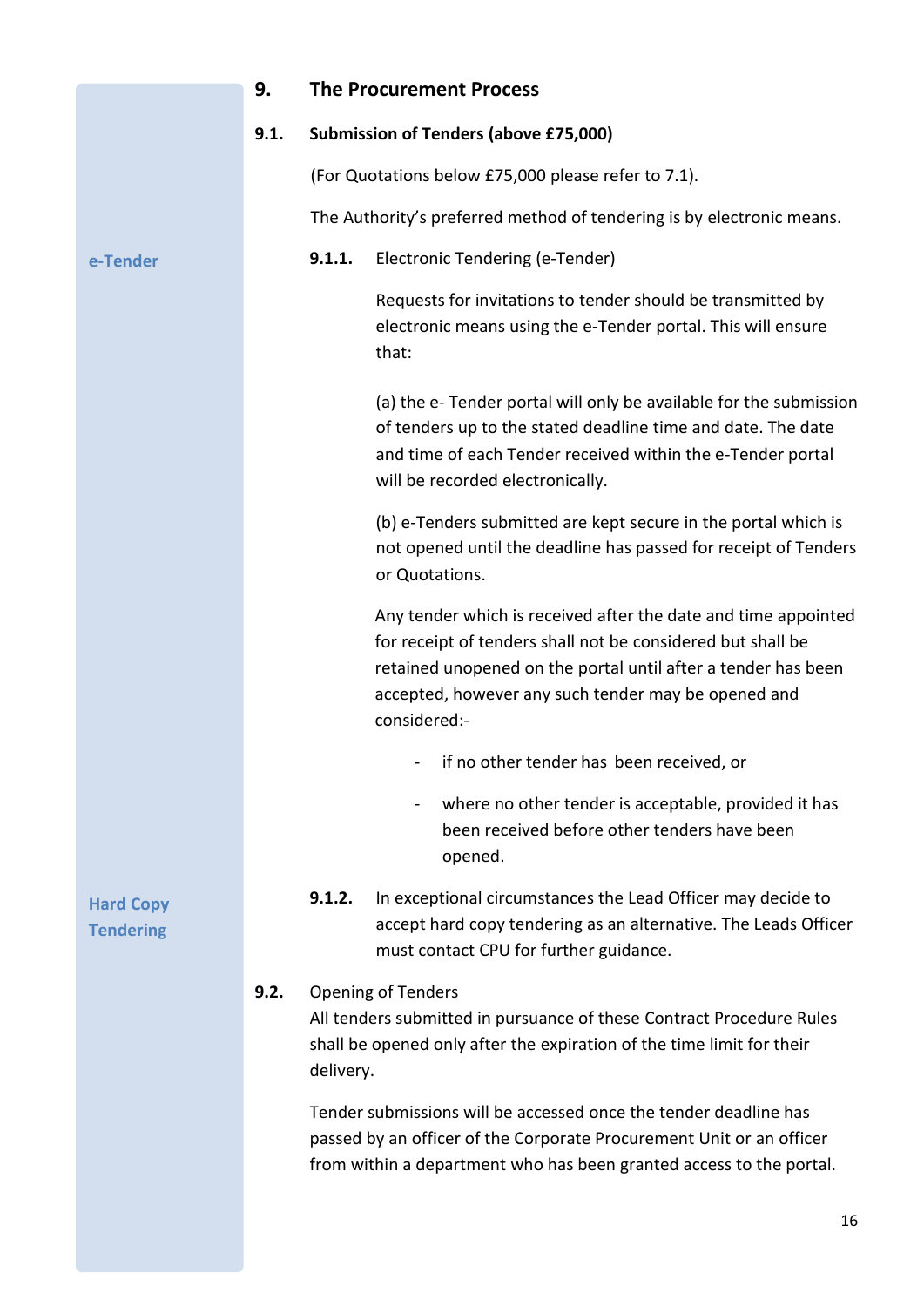| <b>Errors</b>                   |      | 9.2.1. | No adjustment or qualification to any tender(s) is permitted.<br>Errors found during the examination of tenders shall be dealt<br>with in one of the following ways:-                                                                                                                                                                                                                                                                                                                                                                                |
|---------------------------------|------|--------|------------------------------------------------------------------------------------------------------------------------------------------------------------------------------------------------------------------------------------------------------------------------------------------------------------------------------------------------------------------------------------------------------------------------------------------------------------------------------------------------------------------------------------------------------|
|                                 |      |        | 9.2.1.1. If an arithmetical error is found the tenderer<br>shall be given the opportunity to correct the error(s)<br>save that, other than genuine arithmetic error(s), no<br>other adjustment revision or qualification is permitted.                                                                                                                                                                                                                                                                                                               |
|                                 |      |        | 9.2.1.2. If the error is not arithmetical the tenderer<br>shall be given details of the error(s) and shall be given<br>the opportunity of confirming without amendment or<br>withdrawing the tender.                                                                                                                                                                                                                                                                                                                                                 |
| <b>Abnormally low</b><br>tender | 9.3. |        | Where in the opinion of the Lead Officer the tender appears to be<br>abnormally low in value, in accordance with the Public Contracts<br>Regulations 2015 the Lead Officer is required to request the tenderer(s)<br>to explain the price or costs proposed in a tender where it appears to be<br>abnormally low. CPU must be consulted for guidance.                                                                                                                                                                                                |
|                                 | 9.4. |        | <b>Evaluation and Acceptance of Tenders</b>                                                                                                                                                                                                                                                                                                                                                                                                                                                                                                          |
|                                 |      | 9.4.1. | Where tenders have been received and opened in accordance<br>with these Contract Procedure Rules the Lead Officer shall, in<br>conjunction with the tender evaluation panel, examine the<br>tenders received in accordance with the pre-determined<br>evaluation criteria and shall identify the tender or tenders<br>which represents best value for money, ie the most<br>economically advantageous offer(s) (in terms of quality and<br>price) to the Authority, except where lowest price was pre-<br>determined to be the appropriate criteria. |
|                                 |      | 9.4.2. | The Lead Officer must give due regard to abide by the principle<br>of the Authority's Constitution which only allows officers<br>employed by the Authority to score in Tender evaluations.                                                                                                                                                                                                                                                                                                                                                           |
|                                 |      | 9.4.3. | For Procurement Tender Exercises subject to / governed by /<br>with a Joint Governance Committee, a cross-section of officers<br>from other Public Sector bodies, subject to those bodies<br>obtaining their own prior approvals, may sit on the Authority's<br>Tender evaluation panel and score.                                                                                                                                                                                                                                                   |
|                                 |      | 9.4.4. | Provided that the appropriate budgetary provision is available<br>the Lead Officer may accept a tender, more than one tender,<br>or part(s) of a tender.                                                                                                                                                                                                                                                                                                                                                                                             |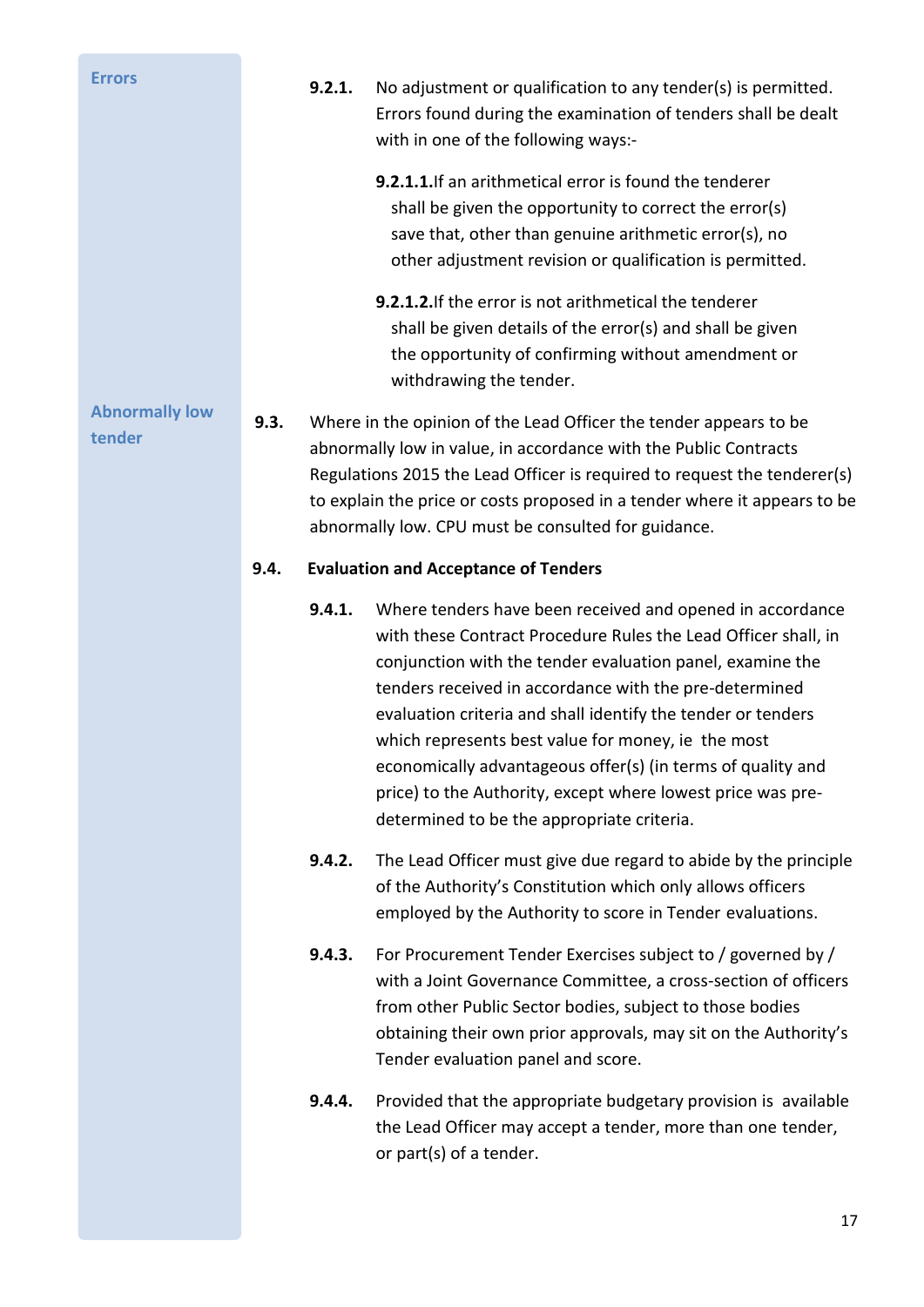<span id="page-17-0"></span>

| <b>Post Tender</b><br><b>Negotiations</b> | 9.5. | No negotiations on fundamental aspects of contracts which might<br>materially affect the tender specification, and which are likely to distort<br>competition shall be carried out. |                                                                                                                                                                                                                                                                                                                                                                     |
|-------------------------------------------|------|-------------------------------------------------------------------------------------------------------------------------------------------------------------------------------------|---------------------------------------------------------------------------------------------------------------------------------------------------------------------------------------------------------------------------------------------------------------------------------------------------------------------------------------------------------------------|
|                                           |      | tenderer.                                                                                                                                                                           | Discussions can only be carried out with tenderers for the purpose of<br>clarifying their bids and must not involve discrimination against any                                                                                                                                                                                                                      |
| <b>Standstill</b>                         | 9.6. |                                                                                                                                                                                     | For Contracts above the EU Threshold and subject to the Public Contract<br>Regulations 2015 any award must be subject to a minimum standstill<br>period of 10 calendar days between communication of intention to<br>award decision and the start of the contract. CPU can offer guidance<br>and templates.                                                         |
| <b>Document</b><br><b>Retention</b>       | 9.7. |                                                                                                                                                                                     | The Lead Officer shall retain all records and documents relating to a<br>quotation or tender exercise in accordance with the Public Contracts<br>Regulations 2015, the Authority's Document Retention Schedule (on the<br>Intranet) and any other requirements imposed by or agreed with<br>external funding bodies.                                                |
| <b>Consultants</b>                        | 9.8. |                                                                                                                                                                                     | <b>Use of Consultants</b>                                                                                                                                                                                                                                                                                                                                           |
|                                           |      | 9.8.1.                                                                                                                                                                              | Where the Authority uses consultants to act on its behalf to<br>conduct any procurement, the Lead Officer must contact CPU<br>to agree the approach. The consultant(s) must carry out the<br>tender exercise in accordance with these Contract Procedure<br>Rules and the decision to award is the responsibility of the Lead<br>Officer.                           |
|                                           |      | 9.8.2.                                                                                                                                                                              | All contracts for external consultants and advisors shall<br>explicitly require that the consultants or advisors provide<br>without delay any or all documents and records maintained by<br>them relating to the services provided on request of the Lead<br>Officer, and lodge all such documents and records with the<br>Lead Officer at the end of the contract. |
|                                           |      | 9.8.3.                                                                                                                                                                              | The Lead Officer shall ensure that any consultant working for<br>the Council has appropriate indemnity insurance for the<br>duration of the contract.                                                                                                                                                                                                               |
|                                           |      |                                                                                                                                                                                     |                                                                                                                                                                                                                                                                                                                                                                     |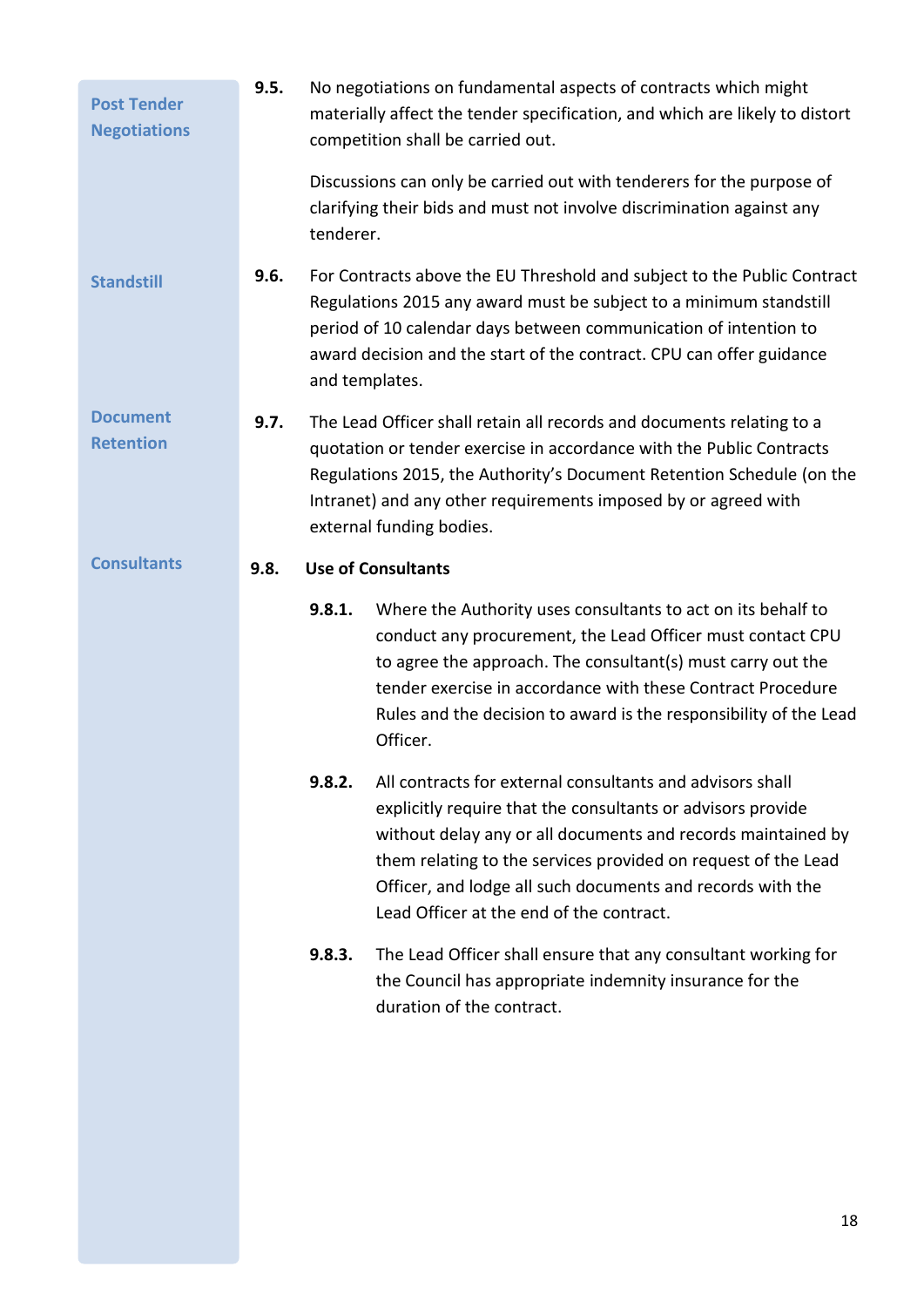|                                                     | 10.   |           | <b>Contract Award</b>                                                                                                                                                                                                                                                                                                                                         |
|-----------------------------------------------------|-------|-----------|---------------------------------------------------------------------------------------------------------------------------------------------------------------------------------------------------------------------------------------------------------------------------------------------------------------------------------------------------------------|
| <b>Tender</b><br><b>Evaluation</b><br><b>Report</b> | 10.1. | from CPU. | In line with the Public Contracts Regulations 2015, the Lead Officer must<br>prepare a Tender Evaluation Report for every contract, framework<br>agreement and mini-competition awarded above the EU Threshold. The<br>written report must document all key decisions throughout the<br>tendering process. A standard Evaluation Report template is available |
|                                                     | 10.2. |           | CPU must be advised of all contracts entered into for inclusion onto the<br>Contracts Register.                                                                                                                                                                                                                                                               |
| <b>Terms and</b>                                    | 10.3. |           | <b>Contract Terms and Conditions</b>                                                                                                                                                                                                                                                                                                                          |
| <b>Conditions</b>                                   |       |           | 10.3.1. Contracts shall be entered into on the Authority's terms and<br>conditions which shall be included with each Invitation to<br>Tender. Exceptions to this Rule must be approved in writing by<br>the Monitoring Officer.                                                                                                                               |
|                                                     |       |           | 10.3.2. A contract on the contractor's own standard terms and<br>conditions, or terms which are significantly different to those<br>included or referred to at tender stage is not permitted under<br>these rules unless approved in writing by the Monitoring<br>Officer.                                                                                    |
|                                                     |       | 10.3.3.   | The rules relating to technical specifications mean that any<br>reference to a technical standard, make or type shall be<br>prefaced with the words "or EU equivalent".                                                                                                                                                                                       |
|                                                     |       |           | 10.3.4. Every contract the value or amount of which exceeds £75,000,<br>shall be in writing and signed by at least two officers, or (at the<br>discretion of the Monitoring Officer) have affixed the common<br>seal of the Authority and shall detail:-                                                                                                      |
|                                                     |       |           | - the goods services or works to be supplied or carried out;                                                                                                                                                                                                                                                                                                  |
|                                                     |       |           | - the price to be paid together with a statement as to the<br>amount of any discount or other deduction;                                                                                                                                                                                                                                                      |
|                                                     |       |           | - the period within which the contract is to be completed and                                                                                                                                                                                                                                                                                                 |
|                                                     |       |           | - such other conditions and terms as may be agreed between<br>the parties.                                                                                                                                                                                                                                                                                    |
|                                                     |       |           | 10.3.5. The contract will contain a clause requiring the contractor to<br>obtain the written permission of the Lead Officer before<br>assigning or sub-letting the contract or any part of it, other<br>than as specifically allowed under the terms of the contract.<br>10                                                                                   |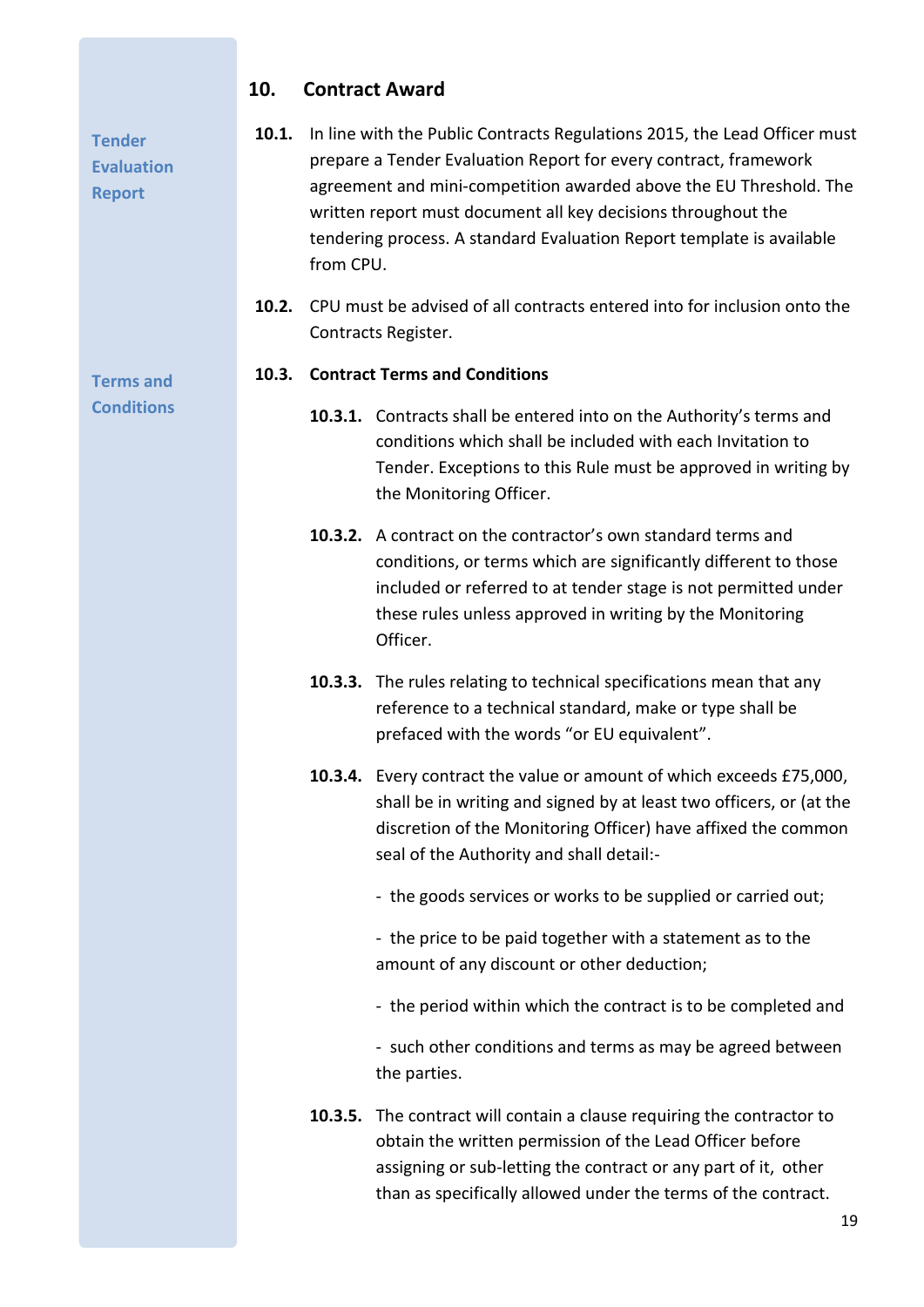- **10.3.6.** Where relevant International, European or British Standard specifications or standard codes of practice are available and current at the date of tender, the contract will require all goods, services or works used or supplied to be at least in accordance with that standard.
- **10.3.7.** In every written contract a clause shall be inserted requiring the contractor to comply with any relevant directives or regulations of the European Commission for the time being in force in the United Kingdom.
- **10.3.8.** Every contract must state that if the contractor fails to comply with its contractual obligations in whole or in part, the Authority may:-
	- cancel all or part of the contract;
	- complete the contract;
	- recover from the contractor any additional costs in completing the contract;
	- take other legal action against the contractor.

and to this end the Lead Officer shall ensure that the obligations of the contract are monitored.

- **10.3.9.** Every written contract must state that the contractor will comply with all applicable laws, statutes, regulations and codes relating to anti-bribery and anti-corruption including but not limited to the Bribery Act 2010.
- **10.3.10.** The contractor shall be required to indemnify the Authority against:-

**10.3.10.1.** any claim in respect of employers' liability against the Authority or the contractor by any employees of the contractor or any sub-contractor; and

**10.3.10.2.** any claim for bodily injury to, or damage to property of, third parties, and

**10.3.10.3.** The contractor shall maintain appropriate insurance to a level to be agreed (see CPR 8.6) and when requested shall produce satisfactory evidence of the maintenance of such insurance.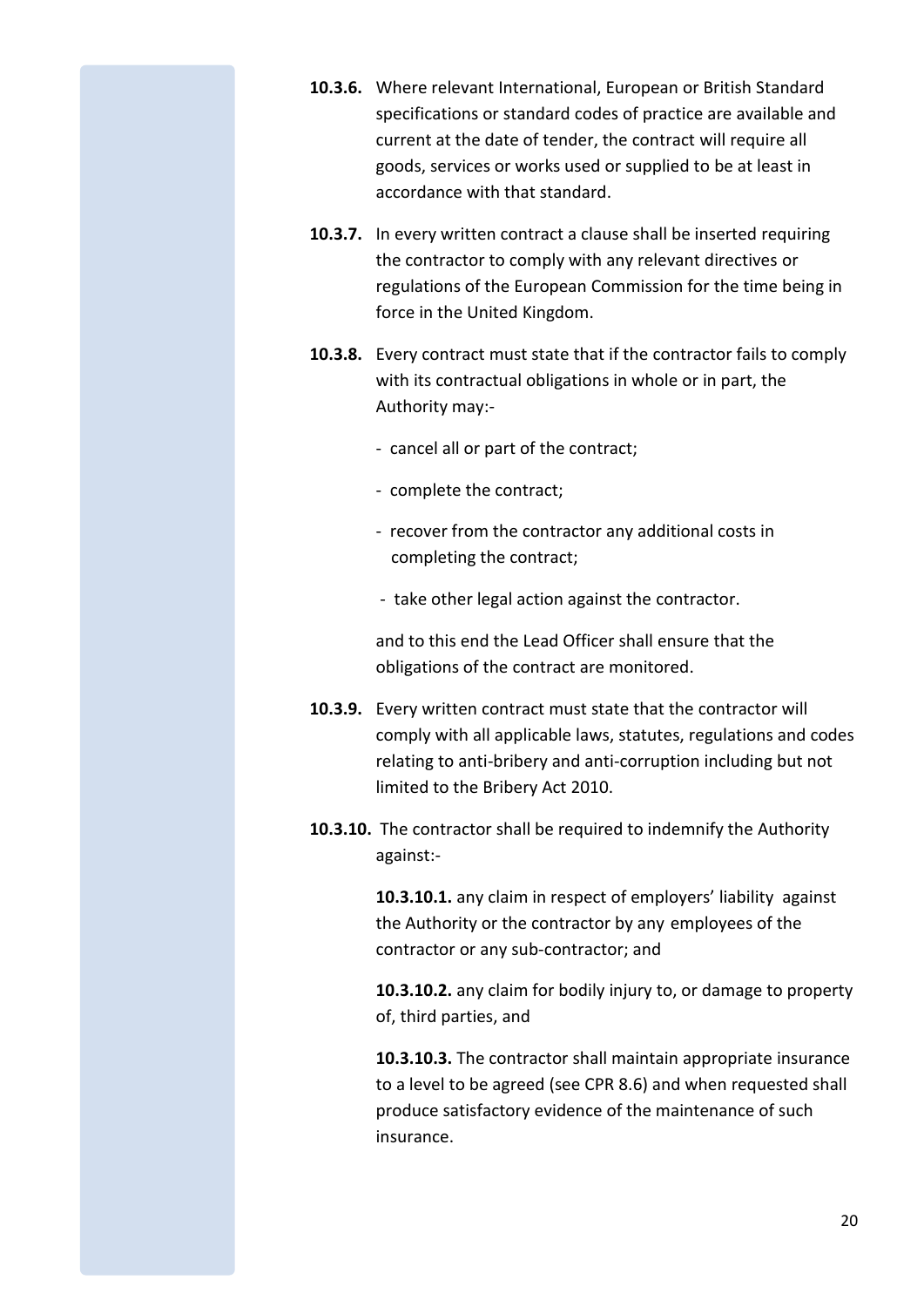<span id="page-20-0"></span>

|                                        | 11.   | <b>Contract Management</b>                                                                                                                                                                                                                                                                  |
|----------------------------------------|-------|---------------------------------------------------------------------------------------------------------------------------------------------------------------------------------------------------------------------------------------------------------------------------------------------|
| <b>Contract</b><br><b>Management</b>   | 11.1. | After the Contract has been awarded a Contract Manager (if different to<br>the Lead Officer) must be identified who will manage the day to day<br>aspects of the contract for its term. An appropriate contract<br>management plan must be agreed upon award and advice sought from<br>CPU. |
| <b>Contract</b><br><b>Modification</b> | 11.2. | When contracts are modified at any time during the contract term a<br>new tender process will be required unless specific conditions as set on<br>in the Public Contracts Regulations (2015) are met. Advice must be<br>sought from CPU before proceeding under these conditions.           |
| <b>Contract</b>                        | 11.3. | <b>Contract Extensions</b>                                                                                                                                                                                                                                                                  |
| <b>Extensions</b>                      |       | 11.3.1. A contract may be extended subject to the following<br>conditions;                                                                                                                                                                                                                  |
|                                        |       | - where the original tender document and subsequent<br>contract included provision for an extension to the<br>contract and;                                                                                                                                                                 |
|                                        |       | - specified the duration or the maximum duration of<br>the potential extension then the contract may be<br>extended and;                                                                                                                                                                    |
|                                        |       | - if the Lead Officer is satisfied that the current<br>provider offers best value for money and a quality<br>service/goods/works.                                                                                                                                                           |
|                                        |       | 11.3.2. A Contract Extension form must be signed off by Head of<br>Service prior to any extension being taken up. Contact CPU for<br>the template.                                                                                                                                          |
|                                        |       |                                                                                                                                                                                                                                                                                             |
|                                        |       |                                                                                                                                                                                                                                                                                             |
|                                        |       |                                                                                                                                                                                                                                                                                             |
|                                        |       |                                                                                                                                                                                                                                                                                             |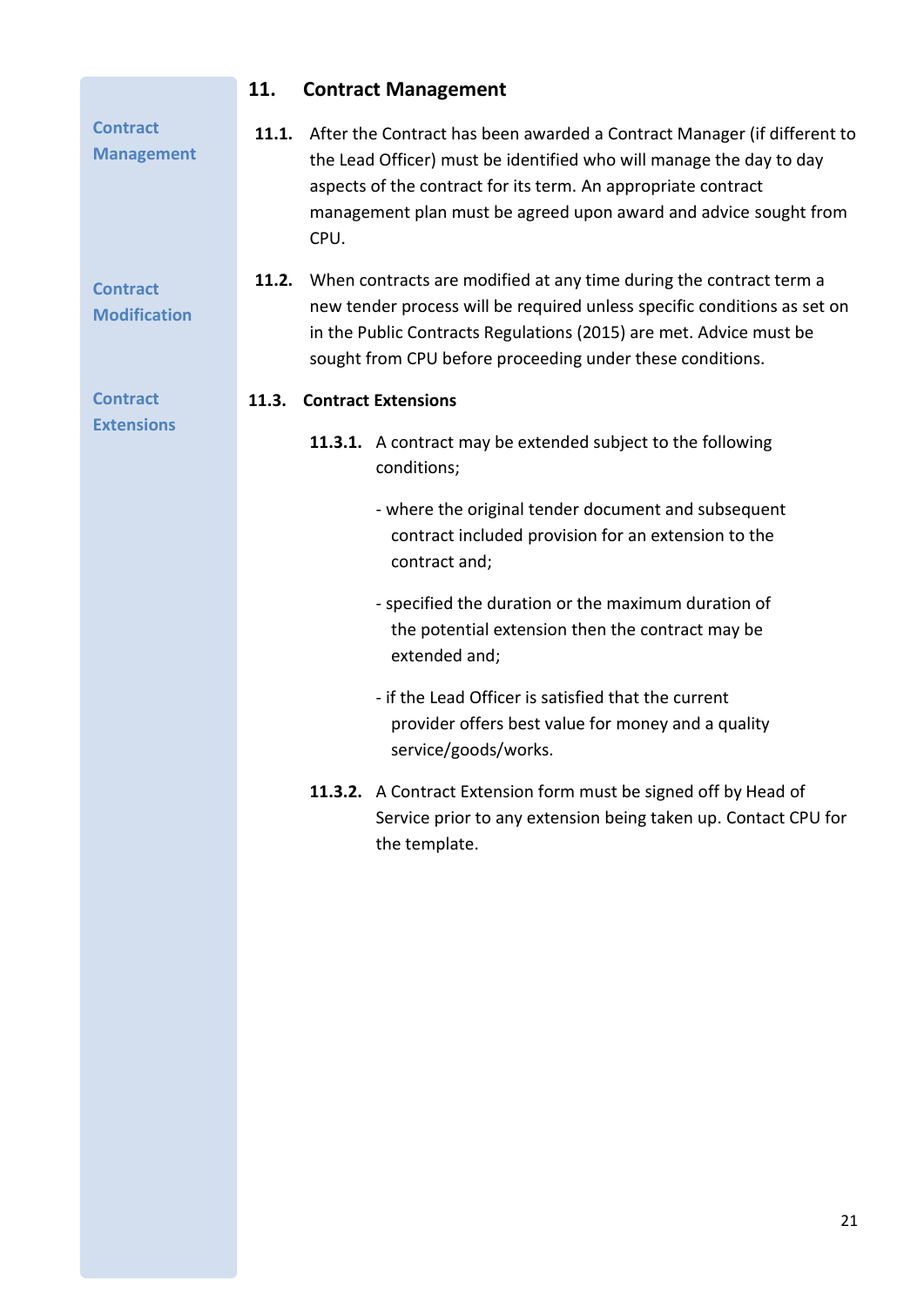**For Quotations and Tenders up to OJEU Threshold Value**

## <span id="page-21-0"></span>**12. Exceptions and Waivers to Requirements of Competition**

#### **12.1. Lead Officer Decision (Up to OJEU Threshold Value)**

**12.1.1.** Provided that a proposed contract complies with all other relevant Contract Procedure Rules, Procurement Guidance or Financial Procedure Rules, the tendering procedures need not apply to the following:-

**12.1.1.1.**any advice or service provided by Counsel.

**12.1.1.2.**purchases made by the Authority in conjunction with another public body in accordance with the terms of any Contracts or Framework Agreements entered into by or on behalf of any consortium association (including All Wales Public Sector arrangements) or similar body provided that the procedures followed are in accordance with a method prescribed or adopted by the consortium, association or similar body (see CPR 5.5.1).

**12.1.1.3.**purchases, works and services required by the Lead Officer for the following purposes:-

- to prevent danger or injury to Authority staff or members of the public;
- to prevent damage or serious deterioration to land buildings or plant;
- to maintain essential services;
- to avoid enforcement action against the authority for non-compliance with some statutory provision;
- to make land or property secure against unauthorised access or use;
- for any other purpose where the Authority or the public will be seriously prejudiced if such purchases works or services are not arranged urgently;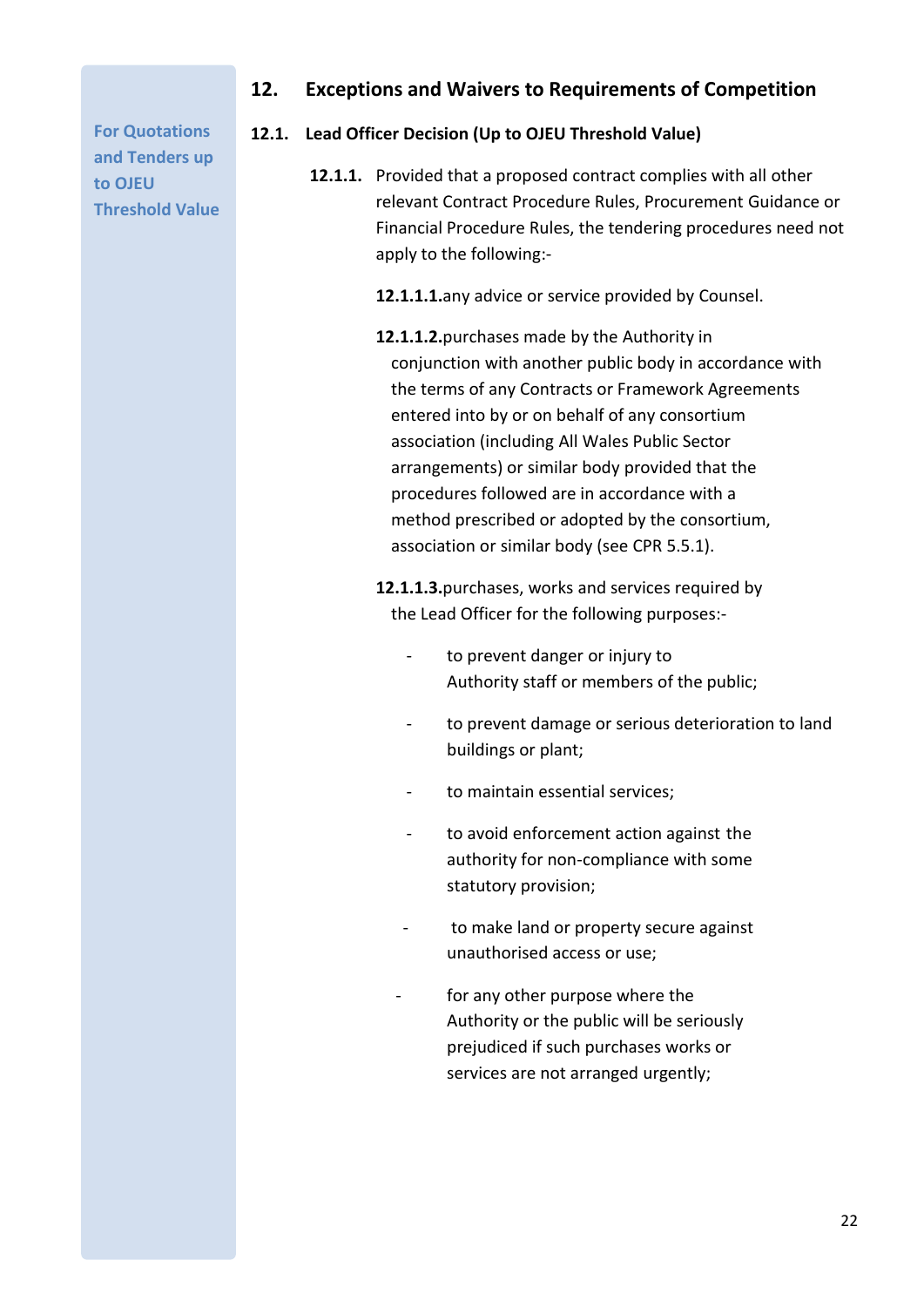- provided that the requirement for goods, works or services is strictly necessary for reasons of extreme urgency brought about by unforeseeable events where the time limits for a procurement exercise cannot be complied with. A procurement in accordance with these Contract Procedure Rules should be instigated at the earliest opportunity thereafter.
- **12.1.1.4.** works or services to statutory undertakers apparatus where affected by major works where legislation provides that such works must be carried out by the statutory undertaker.

#### **12.2. Head of Revenues and Financial Compliance Decision (Up to £25,000)**

**12.2.1.** The Lead Officer shall seek approval from the Head of Revenues and Financial Compliance for any exception proposed under this CPR 12.2 prior to embarking upon the alternative procedure or, if this is not possible, as soon as possible thereafter :-

> **12.2.1.1.** the purchase of proprietary or patented goods, services or works are obtainable only from one firm and where no reasonably satisfactory alternative is available;

**12.2.1.2.** the purchase of named goods, services or works required to be compatible with an existing installation as authorised by the Lead Officer;

**12.2.1.3.** the execution of works or provision of goods, services or works of a specialised nature which in the opinion of the Lead Officer are carried out by only one provider and where no reasonably satisfactory alternative is available;

**12.2.1.4.**the purchase of a work of art or museum specimen as authorised by the Lead Officer;

**12.2.1.5.**Contracts entered into by the Authority as agents for a Department of State, Welsh Government or any other local or public authority provided that the Authority follows the procedures of such department or authority;

**For Quotations and Tenders up to £25,000**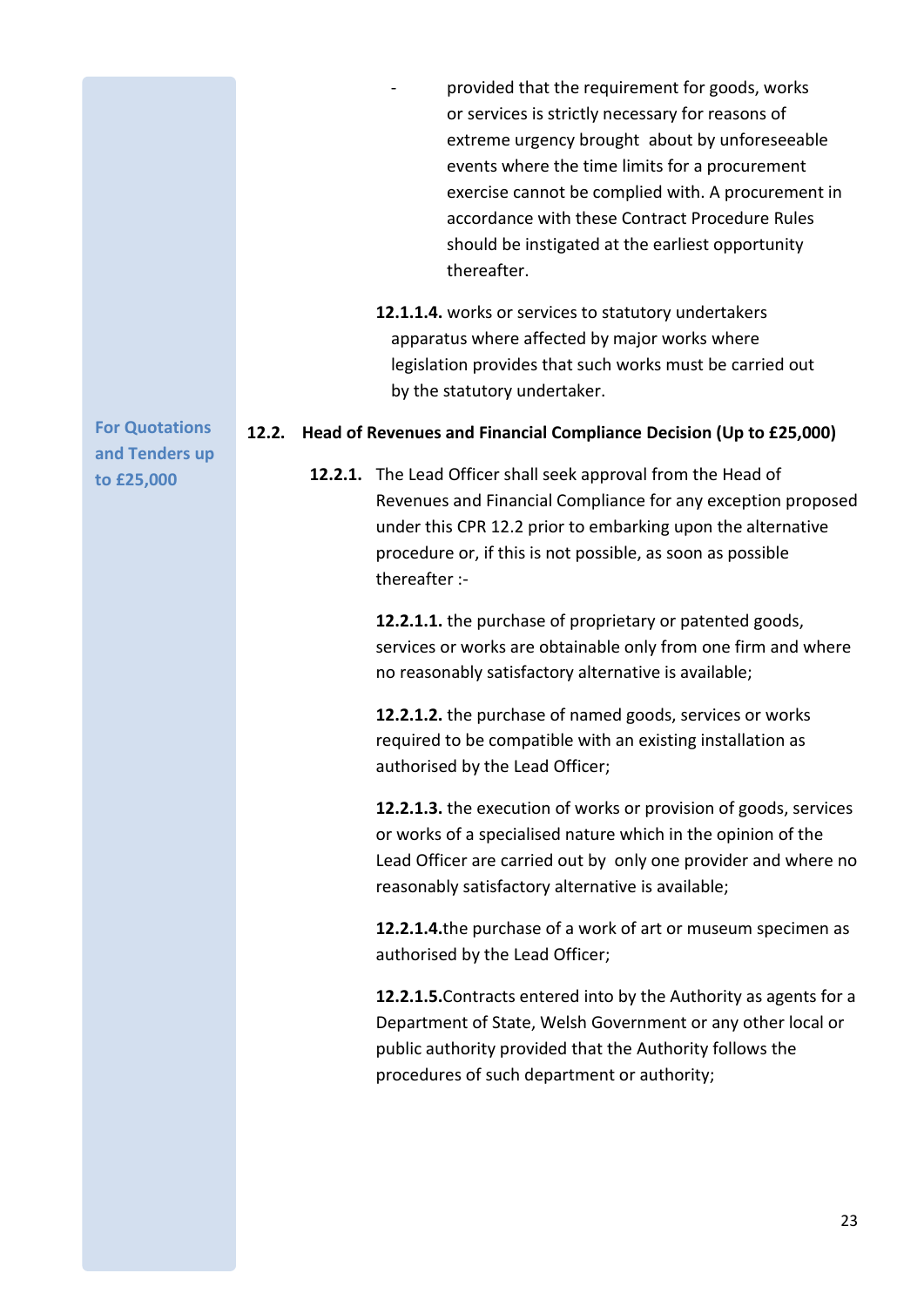**12.2.1.6.**any other exceptions and waivers to these Rules shall only be given in exceptional circumstances and will be authorised by the Head of Revenues and Financial Compliance following submission of a written justification by the relevant Lead Officer

**12.2.1.7.** For exceptions required from within the Head of Revenues and Financial Compliance's service area, approval will be required from the Head of Financial Services instead.

## **12.3. Monitoring Officer and Section 151 Officer Decision (Above £25,000 and up to OJEU Threshold Value)**

**12.3.1.** The Lead Officer shall seek approval from the Monitoring Officer and Section 151 Officer for any exception proposed under this CPR 12.3 prior to embarking upon the alternative procedure or, if this is not possible, as soon as possible thereafter :-

> **12.3.1.1.** the purchase of proprietary or patented goods, services or works are obtainable only from one firm and where no reasonably satisfactory alternative is available;

**12.3.1.2.** the purchase of named goods, services or works required to be compatible with an existing installation as authorised by the Lead Officer;

**12.3.1.3.** the execution of works or provision of goods, services or works of a specialised nature which in the opinion of the Lead Officer are carried out by only one provider and where no reasonably satisfactory alternative is available;

**12.3.1.4.**the purchase of a work of art or museum specimen as authorised by the Lead Officer;

**12.3.1.5.**Contracts entered into by the Authority as agents for a Department of State, Welsh Government or any other local or public authority provided that the Authority follows the procedures of such department or authority;

**12.3.1.6.**any other exceptions and waivers to these Rules shall only be given in exceptional circumstances and will be authorised by the Monitoring Officer and Section 151 Officer following submission of a written justification by the relevant Lead Officer.

**For Quotations and Tenders above £25,000 and up to the OJEU Threshold**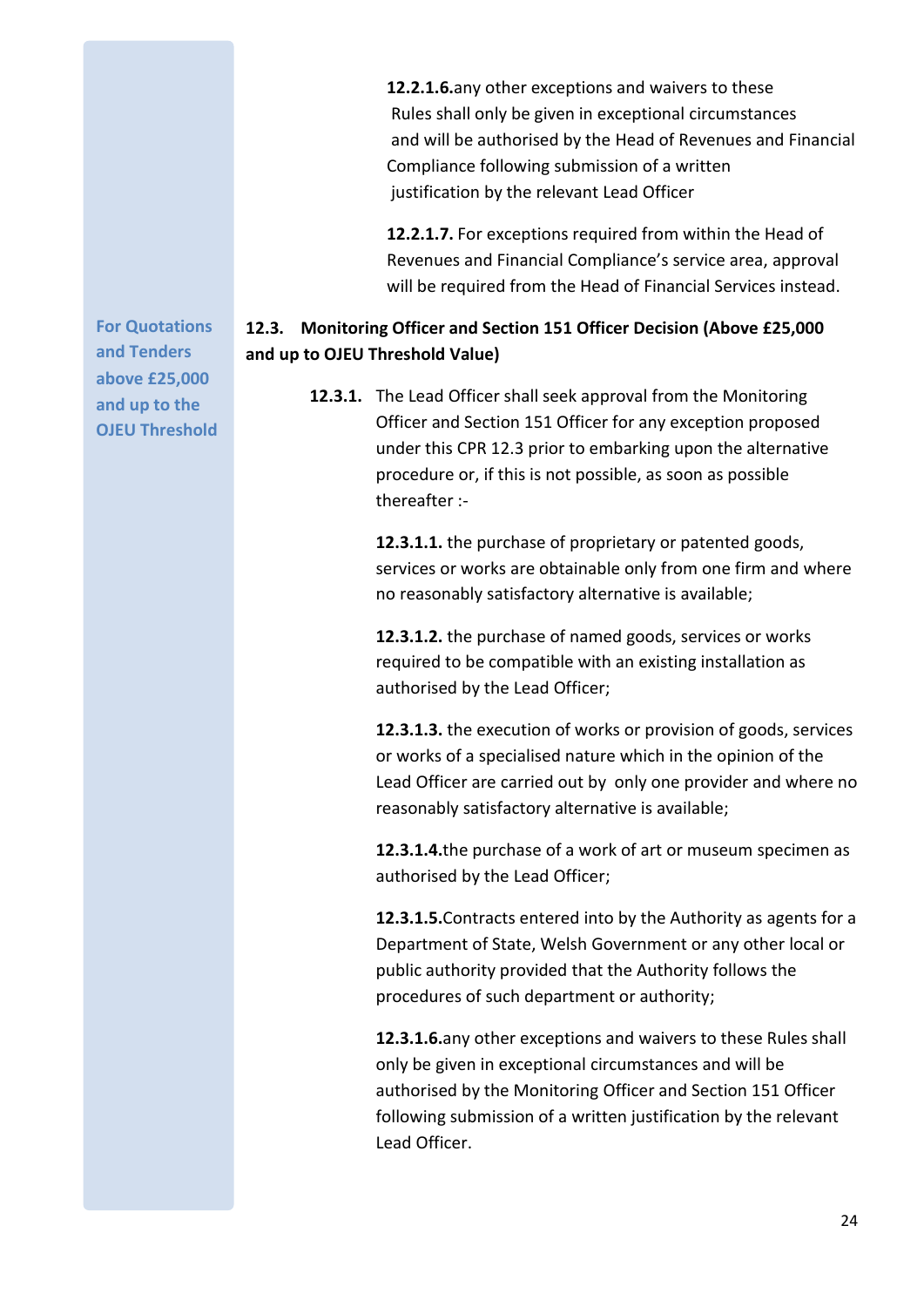**For Exercises above the OJEU Threshold**

## **12.4. Monitoring Officer and Section 151 Officer Decision (Above OJEU Threshold Value)**

**12.4.1.** Where a Negotiated Procedure without Prior Publication is proposed (OJEU Procedure) the Lead Officer will be required to seek approval from the Monitoring Officer and Section 151 Officer.

> **12.4.1.1.** Negotiated Procedure without Prior Publication can only be used in the following cases: -

(a) where no tenders, no suitable tenders, no requests to participate or no suitable requests to participate have been submitted in response to an open procedure or a restricted procedure.

(b) where the works, suppliers or services can be supplier only by a particular economic operator for any of the following reasons: -

- (i) the aim of the procurement is the creation or acquisition of a unique work of art or artistic performance,
- (ii) competition is absent for technical reasons,
- (iii) the protection of exclusive rights, including intellectual property rights.

But only, in the case of paragraphs (ii) and (iii) where no reasonable alternative or substitute exists, and the absence of competition is not the result of an artificial narrowing down of the parameters of the procurement;

(c) insofar as is strictly necessary where, for reasons of extreme urgency brought about by events unforeseeable by the contracting authority, the time limits for the open or restricted procedures or competitive procedures with negotiation cannot be complied with.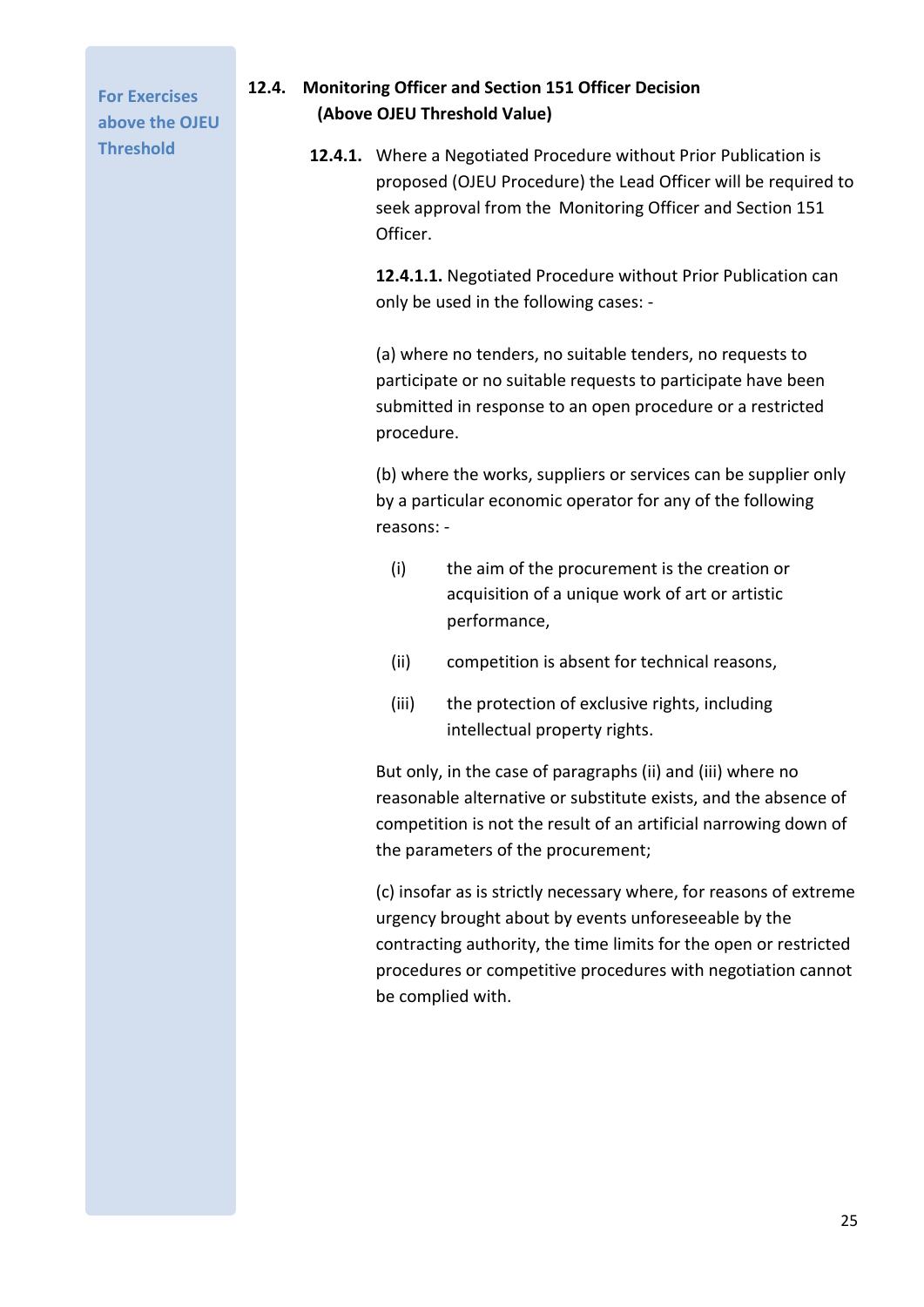<span id="page-25-0"></span>

|                                       |       |               | 12.4.2. Any exceptions and waivers to these Rules above the OJEU<br>threshold (outside of 12.4.1) must be referred to the<br>Monitoring Officer and Section 151 Officer via the online<br>Exception Reporting System and these will then be referred to<br>the Corporate Management Team (CMT). |
|---------------------------------------|-------|---------------|-------------------------------------------------------------------------------------------------------------------------------------------------------------------------------------------------------------------------------------------------------------------------------------------------|
| <b>Single Tender</b><br><b>Action</b> | 12.5. |               | <b>Single Tender Action Reporting (Above £75,000)</b>                                                                                                                                                                                                                                           |
| <b>Reporting</b>                      |       |               | 12.5.1. The Section 151 Officer will prepare a retrospective report to<br>the Authority's Audit Committee for all Single Tender Actions<br>(exceptions granted above £75,000 under clauses 12.2 or 12.3<br>above) and the subsequent procurement activity undertaken.                           |
| <b>CPU Reporting</b>                  | 12.6. |               | <b>Exception Reporting</b>                                                                                                                                                                                                                                                                      |
|                                       |       |               | 12.6.1. All exceptions must be reported to CPU for consideration prior<br>to submission for approval via the online Exception Reporting<br>System, and will be recorded on the Contracts Register.                                                                                              |
| <b>Review</b>                         | 13.   | <b>Review</b> |                                                                                                                                                                                                                                                                                                 |
|                                       | 13.1. | Committee.    | The Corporate Procurement Unit shall continually review these Contract<br>Procedure Rules and shall undertake a formal review every three years.<br>Any amendments shall be subject to approval by the Authority's Audit                                                                        |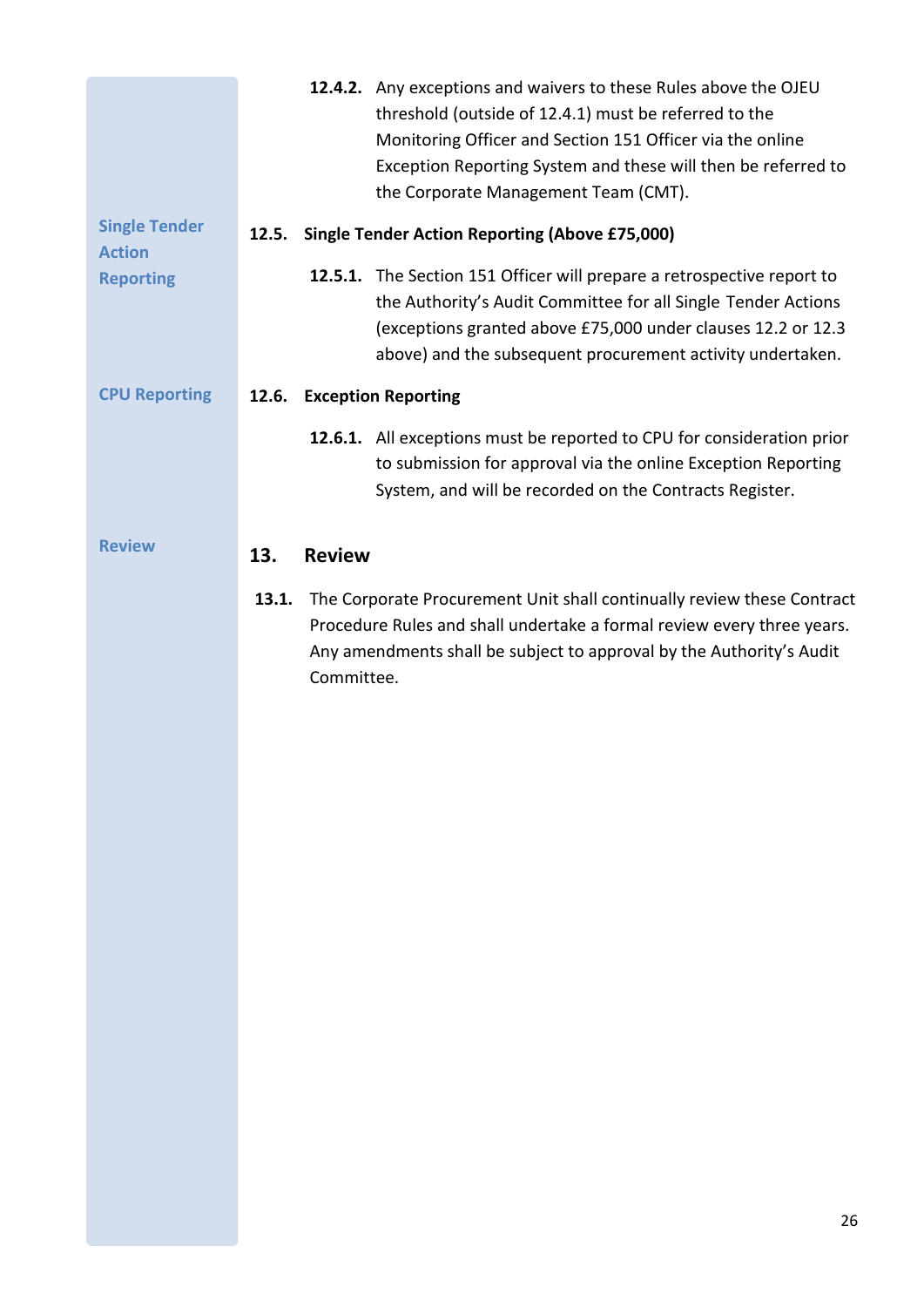## <span id="page-26-0"></span>**APPENDIX 1 - Definitions & Interpretations**

|                                        | For the purposes of these rules abnormally low shall    |
|----------------------------------------|---------------------------------------------------------|
| <b>Abnormally</b><br><b>Low Tender</b> | be taken to mean a Tender whose price is considered     |
|                                        | significantly lower than most of, or the average of all |
|                                        | tenders in the same Tender exercise.                    |
|                                        | Adding together the value of separate contracts for     |
| <b>Aggregation</b>                     | the same supply, service and works.                     |
|                                        | An approved/select list presents a significant risk to  |
| <b>Approved List</b>                   | the Authority and is not recommended as an              |
|                                        | acceptable procurement practice. Prior approval from    |
|                                        | Monitoring Officer and Section 151 Officer must be      |
|                                        | sought prior to the set up or adoption of an            |
|                                        | approved/select tender list.                            |
|                                        | All references to the Authority in these Contract       |
| <b>Authority</b>                       | Procedure Rules shall include the Governing Body of     |
|                                        | each school falling under the jurisdiction of the       |
|                                        | Authority as the Local Education Authority if relevant. |
|                                        | A bond is intended to protect the Council against a     |
| <b>Bond</b>                            | level of cost arising from a contractor's failure.      |
|                                        | Through the Tender exercise, seeking to promote         |
| Community                              | additional opportunities which will benefit the wider   |
| <b>Benefits</b>                        | community. This might include training and              |
|                                        | employment opportunities, improved supply-chain         |
|                                        | opportunities, increased educational contributions      |
|                                        | and/or community initiatives.                           |
|                                        | Any agreement (whether or not in writing) between       |
| <b>Contract</b>                        | the Authority and one or more other parties for:-       |
|                                        | the sale of goods or materials;                         |
|                                        | the supply of goods or materials;                       |
|                                        | the execution of works                                  |
|                                        |                                                         |
|                                        | the provision of services (including                    |
|                                        | accommodation and facilities).                          |
| <b>Contract</b>                        | Ensuring that the right contractual agreement for an    |
| <b>Management</b>                      | organisation is established and managed in the most     |
|                                        | effective manner, enabling both parties to fully meet   |
|                                        | their obligations providing the right quality of        |
|                                        | service/product, on time, within budget and             |
|                                        | compliant with specification requirements.              |
| <b>Contract</b>                        | The Public Contracts Regulations (PCR) 2015 provide     |
| <b>Modification</b>                    | clarity about the extent to which a contract can be     |
|                                        | amended after award without the need to re-             |
|                                        | advertise in OJEU. See PCR (2015) Regulation 72 which   |
|                                        | outlines the detail.                                    |
| <b>Contractor</b>                      | see Supplier                                            |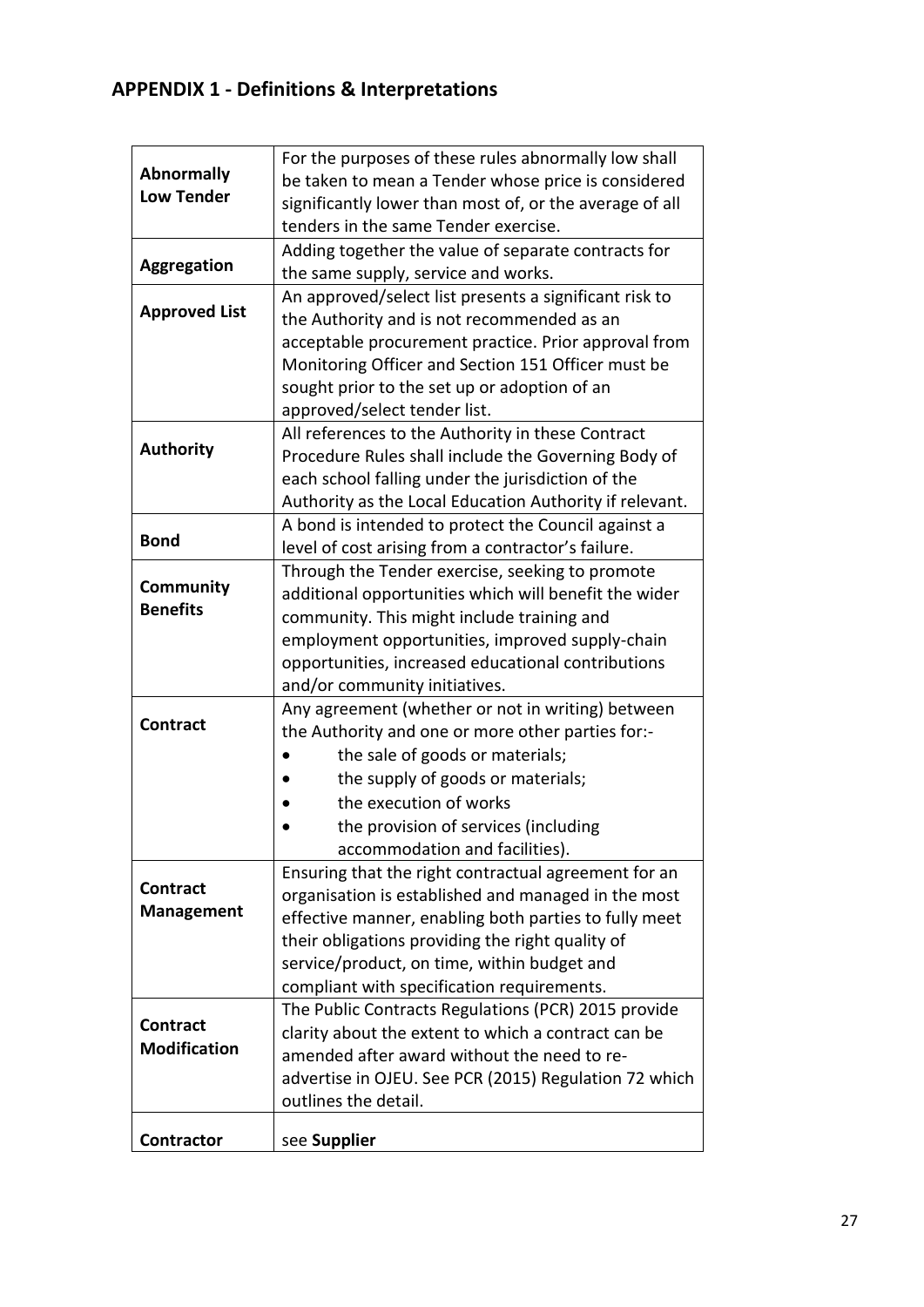| <b>Contract</b><br><b>Register</b>                   | A register of awarded contracts and frameworks<br>within the Authority, held by CPU.                                                                                                                                                                                                                                                                                                 |
|------------------------------------------------------|--------------------------------------------------------------------------------------------------------------------------------------------------------------------------------------------------------------------------------------------------------------------------------------------------------------------------------------------------------------------------------------|
| Corporate<br><b>Contract</b>                         | Contracts for Goods/Works or Services that are in<br>place for use by all departments of the Council. These<br>contracts enable Officers to acquire products/services<br>efficiently and effectively.                                                                                                                                                                                |
| Corporate<br>Procurement<br>Unit (CPU)               | The Authority's Corporate Procurement Unit (CPU)<br>provides advice, support and guidance on<br>Procurement.                                                                                                                                                                                                                                                                         |
| <b>Dynamic</b><br><b>Purchasing</b><br><b>System</b> | A procurement tool which is completely electronic<br>and used for making commonly used purchases<br>allowing new suppliers to join at any time.                                                                                                                                                                                                                                      |
| e-Auction                                            | An e-Auction (electronic auction) is an electronic<br>marketplace between buyers and bidders, utilised as<br>part of the costing criteria of the tender evaluation.                                                                                                                                                                                                                  |
| <b>EU Threshold</b>                                  | The contract value at which the EU Public Contracts<br>Directive applies. These change in January every two<br>years.                                                                                                                                                                                                                                                                |
| <b>Framework</b><br><b>Agreement</b>                 | An agreement between one or more authorities /<br>public bodies and one or more economic operators, to<br>establish the terms governing contracts to be<br>awarded during a given period (call-offs).                                                                                                                                                                                |
| <b>Lead Body</b>                                     | Any Body which the Authority is legally allowed to<br>procure with or through, including Central<br>Government Departments, other Local Authorities<br>and other public sector bodies e.g. NPS.                                                                                                                                                                                      |
| <b>Lead Officer</b>                                  | The Lead Officer (LO) shall be responsible for the<br>procurement process and following award will be the<br>primary link between the Authority and the relevant<br>supplier. The LO shall be responsible for the<br>management of that contractual arrangement and<br>ensuring that the price(s) paid is/are in accordance with<br>the terms of the contract                        |
| <b>Light Touch</b><br><b>Regime</b>                  | The new light-touch regime (LTR) is a specific set of rules<br>for certain service contracts that tend to be of lower<br>interest to cross-border competition. Those service<br>contracts include certain social, health and education<br>services, defined by Common Procurement Vocabulary<br>(CPV) codes as outlined in Schedule 3 of the public<br>Contracts Regulations (2015). |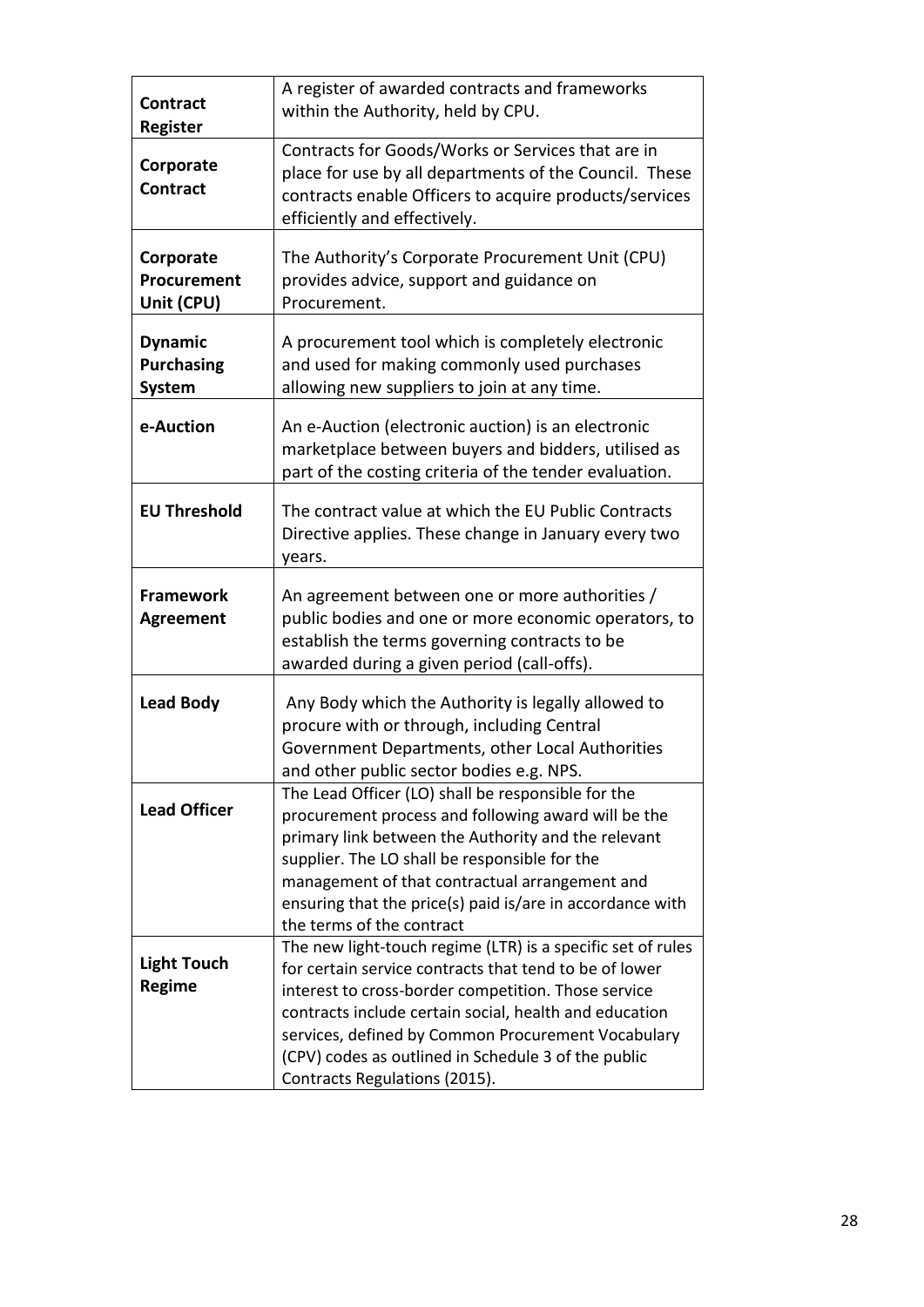| Mini<br><b>Competition</b><br>/Call-off                                    | A mini competition is the process followed to place a<br>call-off contract under a framework agreement where<br>the best value supplier has not been specified in the<br>original terms of the framework agreement. All<br>suppliers within the original framework agreement<br>are invited to submit bids against the original terms. |
|----------------------------------------------------------------------------|----------------------------------------------------------------------------------------------------------------------------------------------------------------------------------------------------------------------------------------------------------------------------------------------------------------------------------------|
| Monitoring<br><b>Officer</b>                                               | The Monitoring Officer is the officer designated by the<br>Authority in accordance with the provisions of Section<br>5 of the Local Government and Housing Act 1989. This<br>role is currently undertaken by the Head of<br>Administration and Law.                                                                                    |
| <b>Most</b><br><b>Economically</b><br>Advantageous<br><b>Tender (MEAT)</b> | The tender that will bring the greatest benefit to the<br>Authority having taken a number of factors into<br>consideration, including quality and price                                                                                                                                                                                |
| <b>National</b><br>procurement<br><b>Service (NPS)</b>                     | The National Procurement Service (NPS) for Wales,<br>hosted by the Welsh Government, works<br>collaboratively with public sector member<br>organisations to set up collaborative arrangements in<br>common and repetitive spend areas.                                                                                                 |
| Quotation                                                                  | A quotation based on price and any other relevant<br>matter, without the issue of a formal tender.                                                                                                                                                                                                                                     |
| <b>Section 151</b><br><b>Officer</b>                                       | The officer designated by the Authority under Section<br>151 of the Local Government Act 1972. This role is<br>currently undertaken by the Director of Corporate<br>Services.                                                                                                                                                          |
| <b>Single Tender</b><br><b>Action</b>                                      | Single Tender Action is only to be used in rare and<br>exceptional circumstances and is broadly defined as<br>procurement for which no competition is sought or<br>where competition is not available in the marketplace.<br>This definition applies to all single tender actions<br>above the Tender Threshold.                       |
| <b>Standstill</b>                                                          | The minimum period which must elapse between<br>notification of an award decision and the start of the<br>contract. In the UK the standstill period is 10 days.                                                                                                                                                                        |
| <b>Supplier</b>                                                            | A supplier of works, goods or services to the Council.                                                                                                                                                                                                                                                                                 |
| <b>Tender</b>                                                              | An economic operator's proposal submitted in<br>response to an invitation to Tender.                                                                                                                                                                                                                                                   |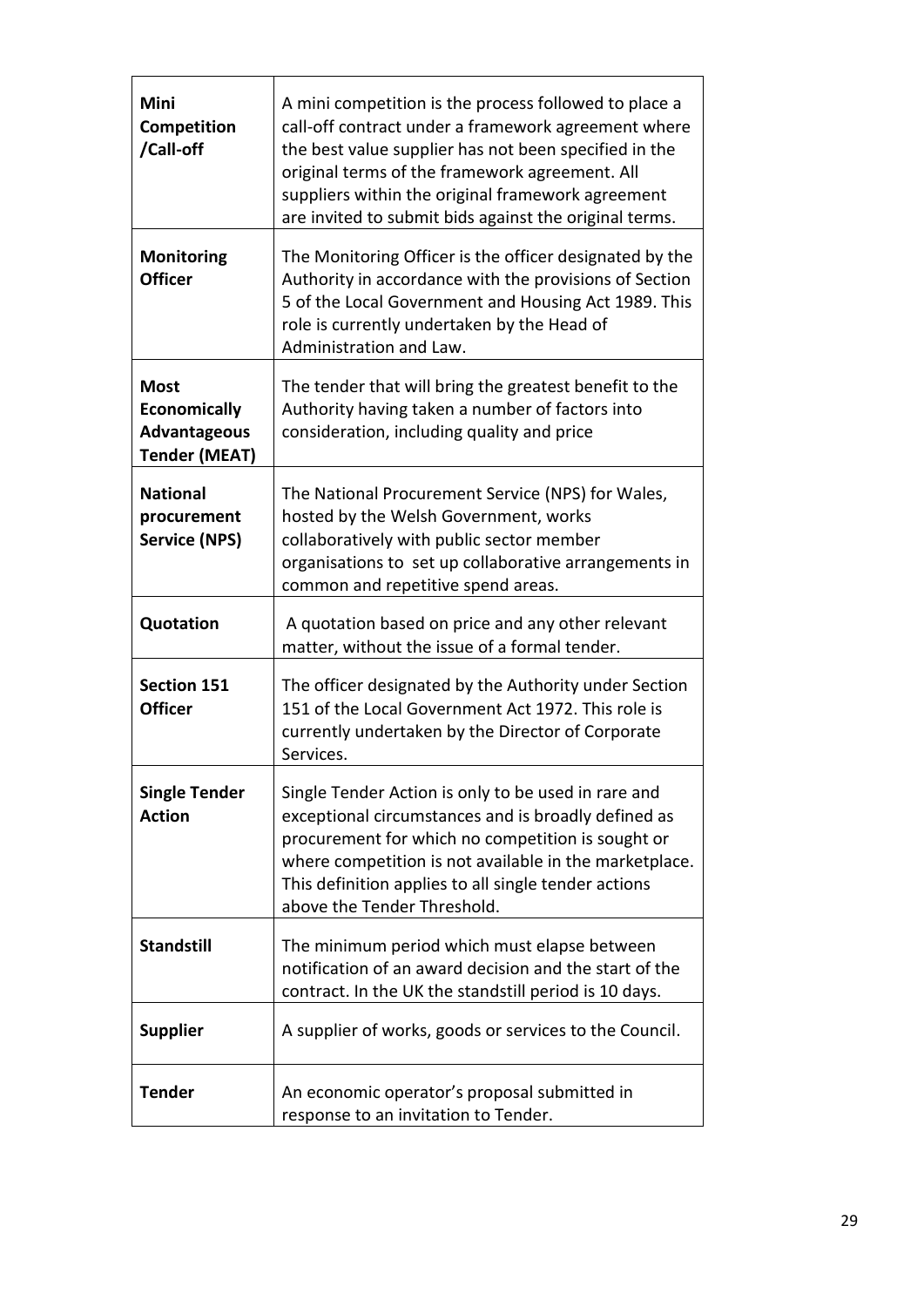| <b>Tender</b><br><b>Evaluation</b><br><b>Panels</b> | A group of Officers appointed by the Lead Officer to<br>undertake the tender evaluation exercise for a<br>contract or Framework. The group of officers in<br>question shall normally remain constant throughout<br>the process and shall possess the necessary<br>qualifications and/or expertise to advise the Lead<br>Officer on technical, procurement, legal, financial,<br>policy and staffing issues.                                                                                           |
|-----------------------------------------------------|-------------------------------------------------------------------------------------------------------------------------------------------------------------------------------------------------------------------------------------------------------------------------------------------------------------------------------------------------------------------------------------------------------------------------------------------------------------------------------------------------------|
| <b>Tender</b><br><b>Procedures</b>                  | Open - All eligible applicants are invited to tender in a<br>one-stage procurement process.                                                                                                                                                                                                                                                                                                                                                                                                           |
|                                                     | <b>Restricted</b> - Only eligible applicants who meet the<br>client authority's criteria are invited to tender in a<br>two-stage procurement process.                                                                                                                                                                                                                                                                                                                                                 |
|                                                     | <b>Competitive Procedure with negotiation - This allows</b><br>the contracting authority flexibility around whether to<br>negotiate - it is possible to reserve the right (by stating<br>this in the OJEU advertisement) not to negotiate and<br>to simply award the contract based on initial tenders<br>submitted.                                                                                                                                                                                  |
|                                                     | <b>Competitive Dialogue - Permits discussion of different</b><br>options before choosing a particular solution. It can be<br>used in complex contracts where technical solutions<br>are difficult to define or where development of the<br>best solution is wanted. This procedure contains more<br>flexibility around negotiation with the winning bidder<br>(provided this does not modify the essential aspects<br>of the contract or procurement or amount to a<br>distortion of competition).    |
|                                                     | <b>Innovative Partnership</b> $-$ This process allows for the<br>R&D and purchase of a product or service within the<br>same single procurement process (with transparency<br>and other safeguards built in to it).                                                                                                                                                                                                                                                                                   |
|                                                     | Negotiated Procedure without Prior Publication -<br>This procedure can only be used in narrowly defined<br>circumstances, e.g. where no tenders, no suitable<br>tenders or no suitable requests to participate were<br>submitted in response to an open or restricted<br>procedure, or where for technical or artistic reasons,<br>or the protection or exclusive rights, the contract can<br>only be carried out by a particular supplier. This<br>process should only be used in exceptional cases. |